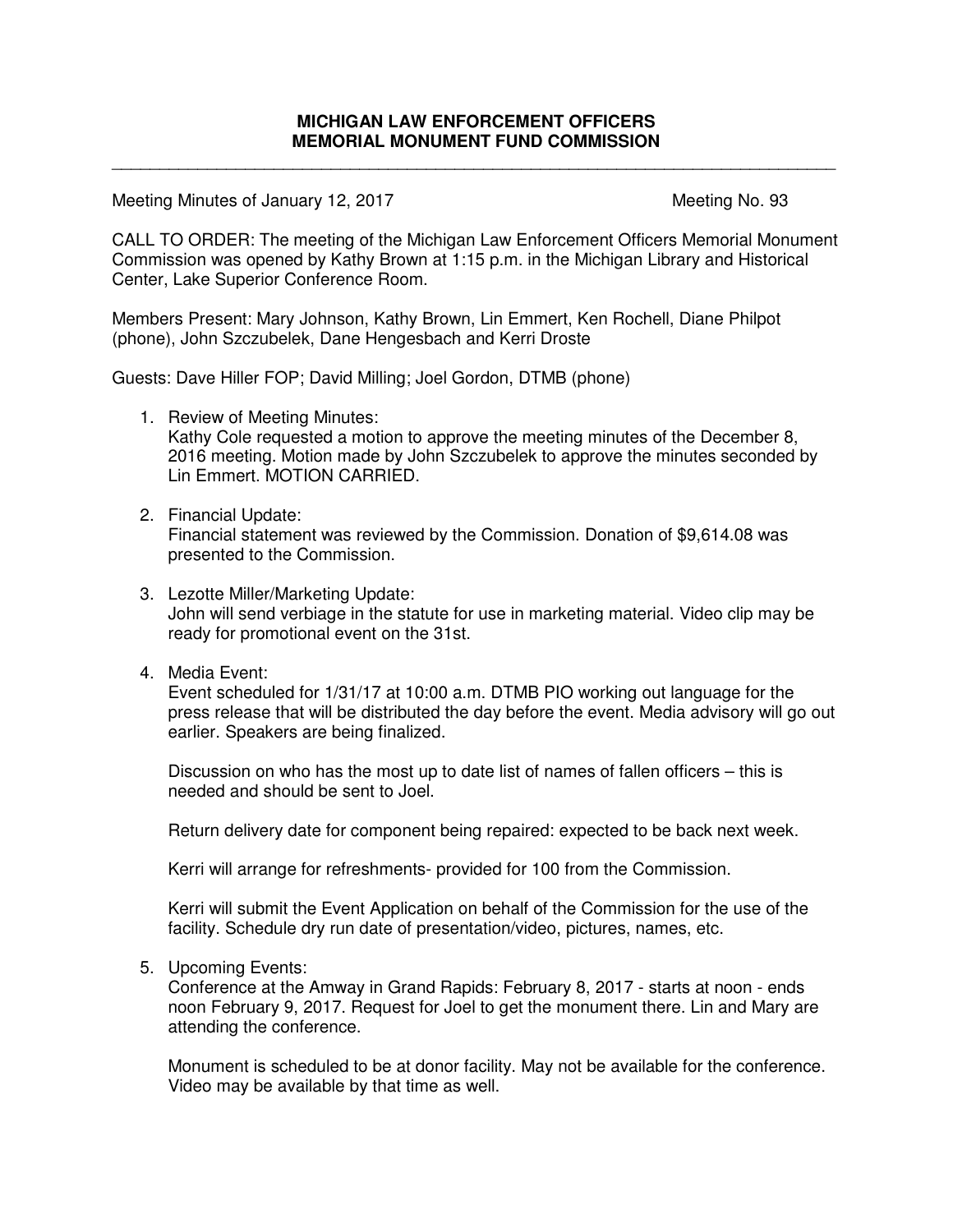Motion for adjournment made by John Szczubelek and seconded by Kathy Brown. MOTION CARRIED and meeting adjourned at 2:15 p.m.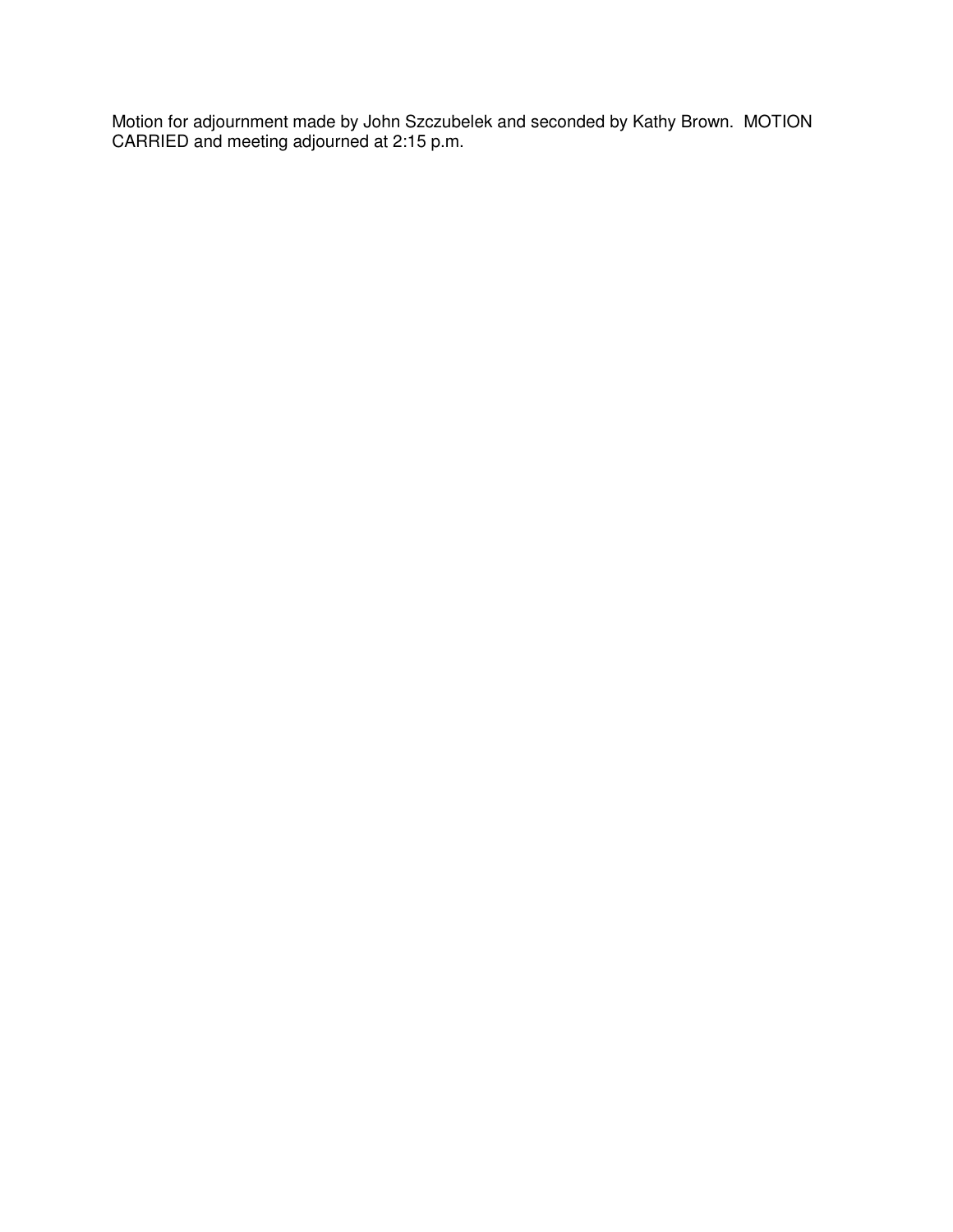\_\_\_\_\_\_\_\_\_\_\_\_\_\_\_\_\_\_\_\_\_\_\_\_\_\_\_\_\_\_\_\_\_\_\_\_\_\_\_\_\_\_\_\_\_\_\_\_\_\_\_\_\_\_\_\_\_\_\_\_\_\_\_\_\_\_\_\_\_\_\_\_\_\_\_\_

Meeting Minutes of March 2, 2017 Meeting No. 94

CALL TO ORDER: The meeting of the Michigan Law Enforcement Officers Memorial Monument Commission was opened by Lin Emmert at 1:21 p.m. in the Ottawa Building, Upper Level, Conference Room 5.

Members Present: Katy Sherwood, Mary Johnson, Lin Emmert, Ken Rochell, Diane Philpot, John Szczubelek, Mary Johnson, Howard Ryan, Dane Hengesbach and Kerri Droste

Guests: Dave Hiller FOP; Joel Gordon, DTMB

- 1. Review of Meeting Minutes: Lin Emmert requested a motion to approve the meeting minutes of the January 12, 2017. MOTION CARRIED.
- 2. Financial Update: Financial statement was reviewed by the Commission.
- 3. Chairperson Selection:

Lin Emmert made a recommendation that John Szczubelek be named as the Commission Chair. Motion made by Diane Philpot to nominate John Szczubelek as Chair of the Michigan Law Enforcement Monument Fund Commission, seconded by Mary Johnson. MOTION CARRIED.

4. Thank You Letters/Letterhead: Will be prepared for John Szczubelek's signature. Kerri will work with John, the new Chair, to obtain his signature as the thank you letters are prepared.

Updated letterhead is needed. Kerri will provide Commission a draft revision for sign off of letterhead and will place the order with DTMB Print and Graphics. Kerri will get with Dave Hiller.

5. Coins/eStore Orders:

Kerri will submit eStore orders to Lin and Mary to distribute coins as requested.

6. 8 Point:

Meeting requested between 8 Point and Dave Hiller to discuss multiple fundraising efforts.

7. Project Estimate:

Joel Gordon walked the Commission through the project estimate.

8. Delta Dental Letter of Agreement:

Signage on the site: The State's stance of advertising on State of Michigan property-There is a process to determine what can be done. Joel Gordon has asked the question and is working to get answers regarding signage and the kiosk on the site. Potential for business/company name without logo. Ongoing effort that Joel is working on and he will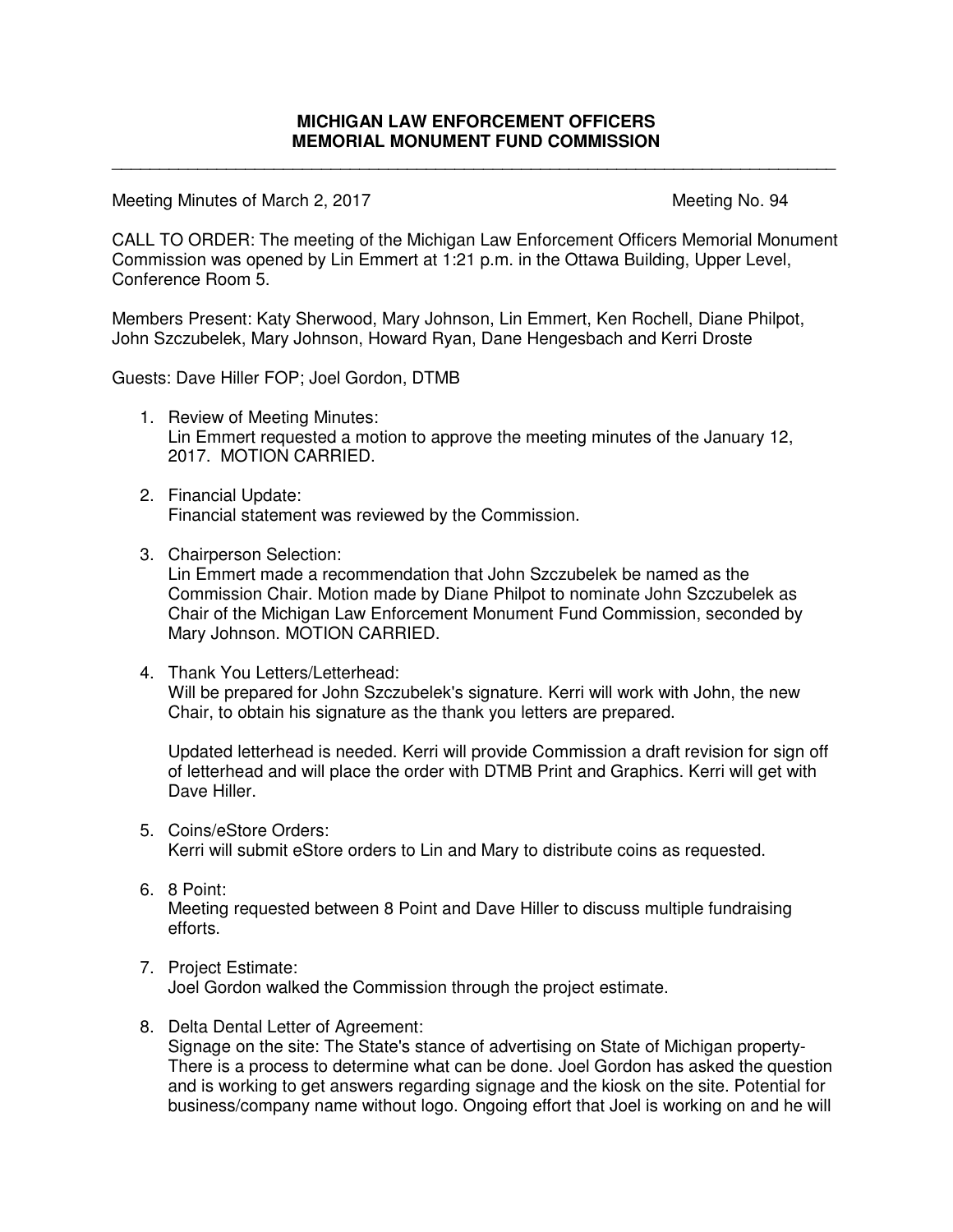be reaching back out to Delta Dental for further discussions. Determinations on this need to be made before the Letter of Agreement can be signed by the Commission.

9. Lezotte Miller/Marketing Update:

Dave Hiller provided an update. A promotional video has been created and viewed by the Commission. New brochures have been developed as well.

10. Fundraising Ideas:

Lin discussed some potential companies/corporations that were suggested from attendees at the conference she and Mary attended.

11. Officer Criteria:

Suggestion was made to create a small Committee to review the officers for inclusion for the Memorial. John will begin with the database, starting with the list of the 590 officers currently compiled. Criteria needs to be developed/finalized.

12. Social Media:

Andrew Belanger, the Statewide Digital Content Administrator for DTMB requested that the Commission's Facebook Page have socialmedia@michigan.gov added as an account Admin and the page owner be the "State of Michigan" under the State of Michigan's social media policy. With the Commission being a Type II agency under DTMB, the commission has complied with this request. DTMB's Departmental Social Media Administrator, Christyn Herman has been added as a backup admin under the policy.

13. Upcoming Events:

Candle Light memorial at Capitol: May 1st. FOP/Muskegon: May 14 - Memorial Service on the 17th. Cops on the Run: June 17th. Will visit the Memorial Site. Kerri will fill out the Events Application. MACP: June 25-26 and Shanty Creek. Lin can attend. If anyone knows of local memorial services being held, get those to Mary for posting.

14. Monument - Display Options:

Joel is going to discuss with Facilities staff. Will determine where the monument can be displayed.

15. Resolution Recognizing Kathy Cole Brown:

John requested a motion to approve the resolution. Motion made by Lin Emmert to approve the resolution. Diane Philpot seconded the motion. MOTION CARRIED. John will extend an invitation to Kathy for the April meeting.

16. April Meeting:

Kerri will not be in attendance. The Commission will need a recording secretary as well as a State employee to sign the Commission members into the Ottawa building.

Motion for adjournment made by John Szczubelek and seconded by Lin Emmert. MOTION CARRIED and meeting adjourned at 3:05 p.m.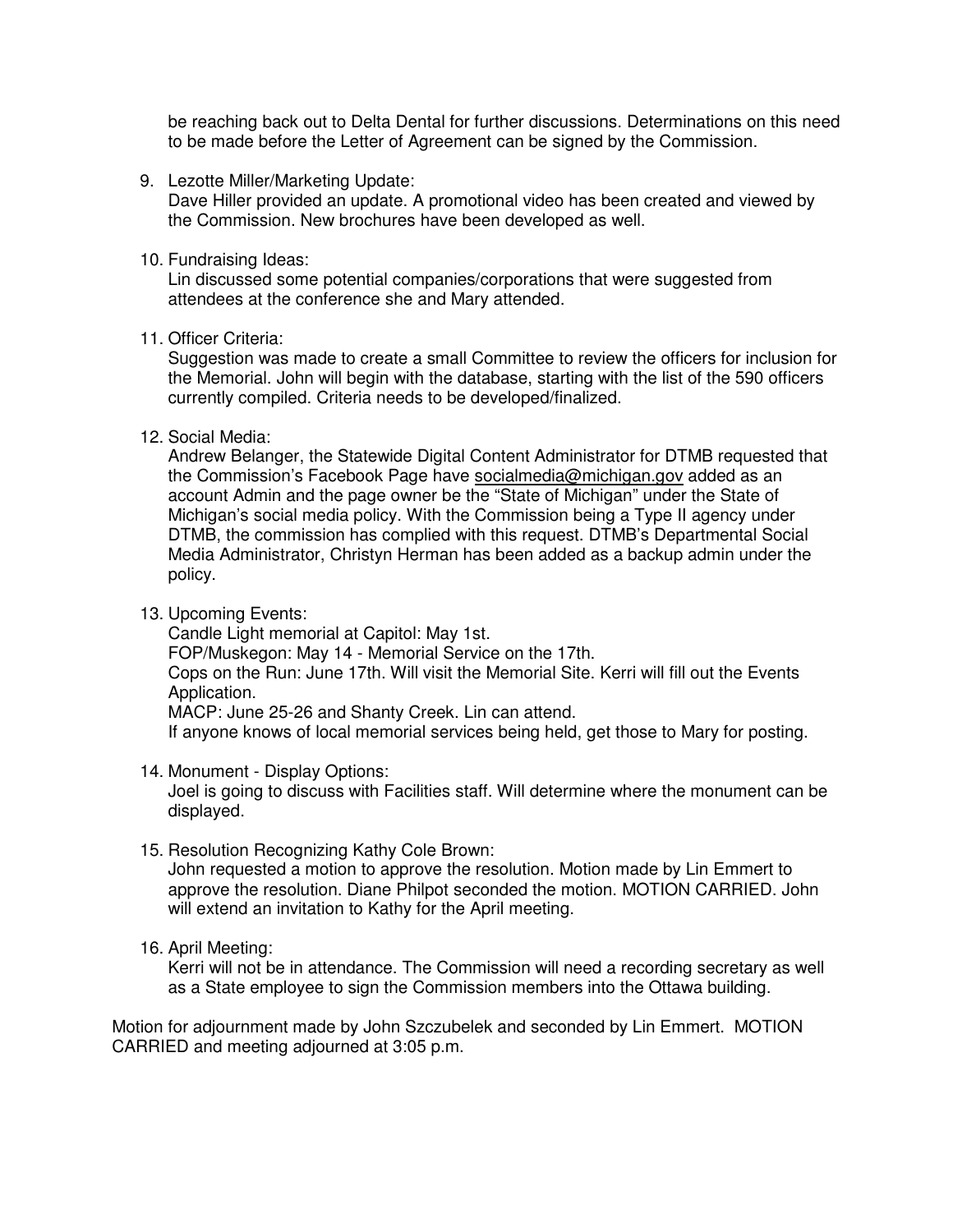\_\_\_\_\_\_\_\_\_\_\_\_\_\_\_\_\_\_\_\_\_\_\_\_\_\_\_\_\_\_\_\_\_\_\_\_\_\_\_\_\_\_\_\_\_\_\_\_\_\_\_\_\_\_\_\_\_\_\_\_\_\_\_\_\_\_\_\_\_\_\_\_\_\_\_\_

Meeting Minutes of May 4, 2017 Meeting No. 95

CALL TO ORDER: The meeting of the Michigan Law Enforcement Officers Memorial Monument Commission was opened by John Szczubelek at 1:21 p.m. in the Michigan Library and Historical Center, Lake Superior Conference Room.

Members Present: Katy Sherwood, Mary Johnson, Lin Emmert (phone), Ken Rochell, Diane Philpot, John Szczubelek, Howard Ryan, Dane Hengesbach and Kerri Droste

Guests: Joel Gordon, DTMB; David Milling, Kathy Cole Brown

- 1. Review of Meeting Minutes: Lin Emmert requested a motion to approve the meeting minutes of the March 2, 2017 meeting, seconded by Mary Johnson. MOTION CARRIED
- 2. Financial Update: Financial statement was reviewed by the Commission.
- 3. 8 Point:

John provided an update on 8 Point. 8 Point provided an updated potential donor list to FOP. Communication will occur between the two parties regarding potential donations. Both parties have agreed to work together moving forward.

4. Lezotte Miller/Marketing Update:

The Commission discussed an increase of \$2,000 maximum to the previously approved agreement to cover additional costs for producing marketing materials. **Lezotte Miller Agreement Resolution**: Be it resolved that the total cost of the Commission's previously-approved agreement with Lezotte-Miller be increased by \$2,000.00 to cover additional costs for producing marketing materials. Diane Philpot made the motion to approve, seconded by Ken Rochell. MOTION CARRIED

5. Fundraising:

e-Store does not seem to be working. Kerri will check into this.

The Commission discussed the Statute regarding written approval for fundraising activities. A written Resolution was presented to the Commission authorizing fundraising activities to those offering to hold an event that raises money for the Commission. Motion to approve the Resolution made by Mary Johnson and seconded by Diane Philpot. MOTION CARRIED

# **RESOLUTION**

Whereas, under MCL 28.786(3), a person must have prior written approval to conduct fundraising activities on behalf of the Commission; and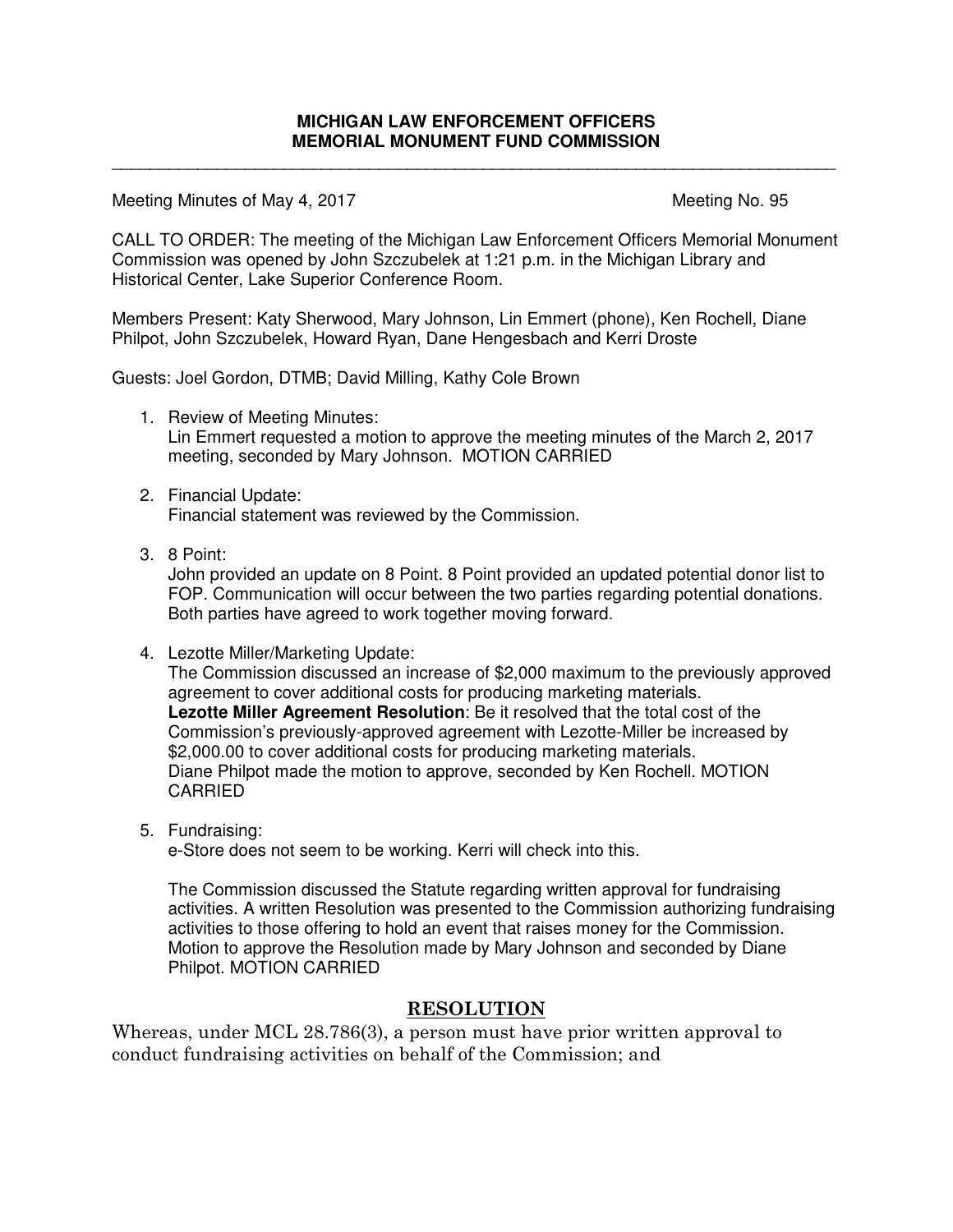Whereas, several organizations and individuals have expressed an interest in doing so; and

Whereas, it is appropriate to memorialize in this Resolution prior written approval to conduct fundraising activities on behalf of the Commission.

# THEREFORE, be it resolved that:

By adoption of this Resolution, the Commission authorizes organizations and individuals to conduct fundraising on behalf of the Commission under the following conditions:

- 1. The organization or individual advises the Commission, through one or more of the Commission's members, of the event, solicitation, or other fundraising effort, prior to conducting it; and
- 2. The organization or individual may not use telemarketing to raise funds; and
- 3. The organization or individual may not otherwise violate any applicable law, rule, or ordinance in conducting fundraising; and
- 4. The organization or individual must require donations to be made to the Michigan Law Enforcement Officers Memorial Monument Fund; and
- 5. The organization or individual must exercise all due care in ensuring that checks or other modes of payment are transmitted to the Commission for deposit into the Michigan Law Enforcement Officers Memorial Monument Fund.
- 6. Social Media/Website:

Andrew Belanger, DTMB, took over the Commissions Facebook Page as the Commission is a Type II agency under the DTMB.

Current website is dated. Commission would like to see it refreshed. The website shows what the Memorial is going to look like – currently it appears as though it has been built. Consider showing the plans instead. Diane made a motion for Mary and Lin to spearhead efforts to upgrade website and seconded by Katy Sherwood. MOTION CARRIED

Article in Michigan Trooper Magazine on the Commission and some recent donations. Mary will add the article to the website.

The Commission would like the link to the video provided by Lezotte Miller added to the website. Commission agreed to add the link to the website.

Indiana Website: Lin sent the link for the Indiana Website to the Commission for viewing. Commission asked to take a look for thoughts/input.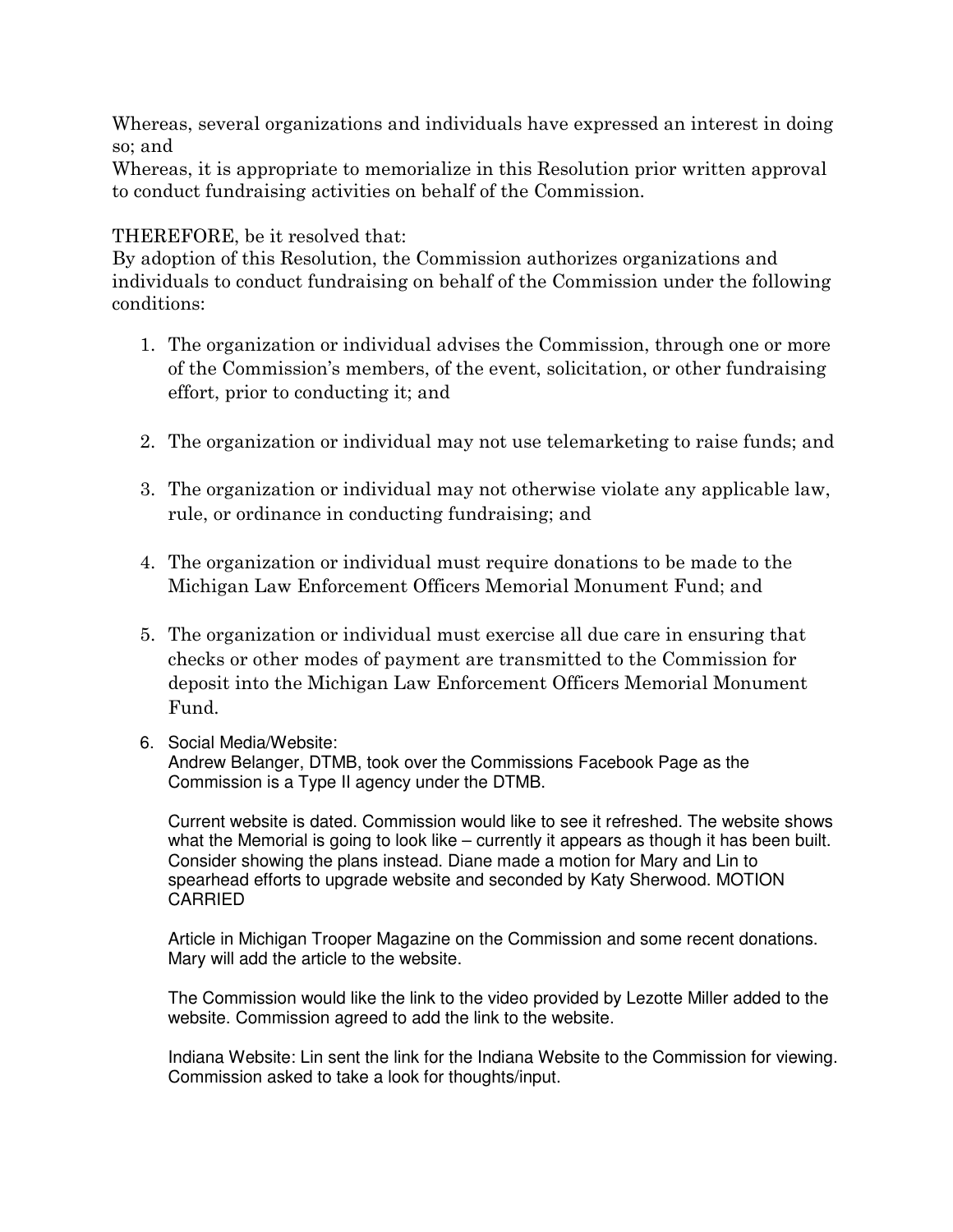Commission would like to submit a thank you letter to the Lt. Governor for his attendance at the Delta Dental event and for his support of the Memorial. Diane will draft a letter for the Commissions signature and will provide to Howard for delivery.

7. Signage:

DTMB - State Facilities Administration agreed that donors could be acknowledged on the sign at the location by modifying the current signs - not adding to. It is recommended that the sign be one that can have future donors added. Logos will not be used.

Delta Dental has agreed to do the graphics for the new sign(s). Joel will to work with Delta Dental. Future donors will be acknowledged and added to the sign at the discretion of the Commission.

**Signage resolution:** Be it resolved that we modify the signage at the Memorial site to include acknowledgment of Delta Dental of Michigan's \$100,000 donation. Be it further resolved that we add other acknowledgments to the signage, commensurate with the amounts of donations. Diane Philpot made a motion to approve the Resolution and seconded by Ken Rochell. MOTION CARRIED

Another Resolution was provided to the Commission for review for signage and/or acknowledgement of donors at the location upon building of the Monument. Resolution regarding the acknowledgement of donors at the sight was reviewed by the Commission. Diane Philpot made motion to approve the Resolution and seconded by Howard Ryan. MOTION CARRIED. As a courtesy Kerri will forward a copy of the Resolution to DTMB.

# **RESOLUTION**

Whereas, the Commission is required under MCL 28.785(1) to oversee the financing, design, and construction of a Memorial Monument; and

Whereas the Commission is required under MCL 28.785(1) to select the final design of the Memorial Monument; and

Whereas, as of the date of this Resolution, the design of the Memorial Monument is at ninety per cent completion; and

Whereas, to finance the Memorial Monument, the Commission must obtain donations from private parties, including those operating commercial businesses; and

Whereas, the Commission is the agency expressly authorized by law to perform the aforementioned functions; and

Whereas, potential donors have indicated, as a condition of donating money for the Memorial Monument, they require acknowledgment of their donations to be incorporated into the final design of the Memorial Monument; and

Whereas, the Commission has diligently asked the Department of Technology, Management & Budget whether it has objections to the final design of the Memorial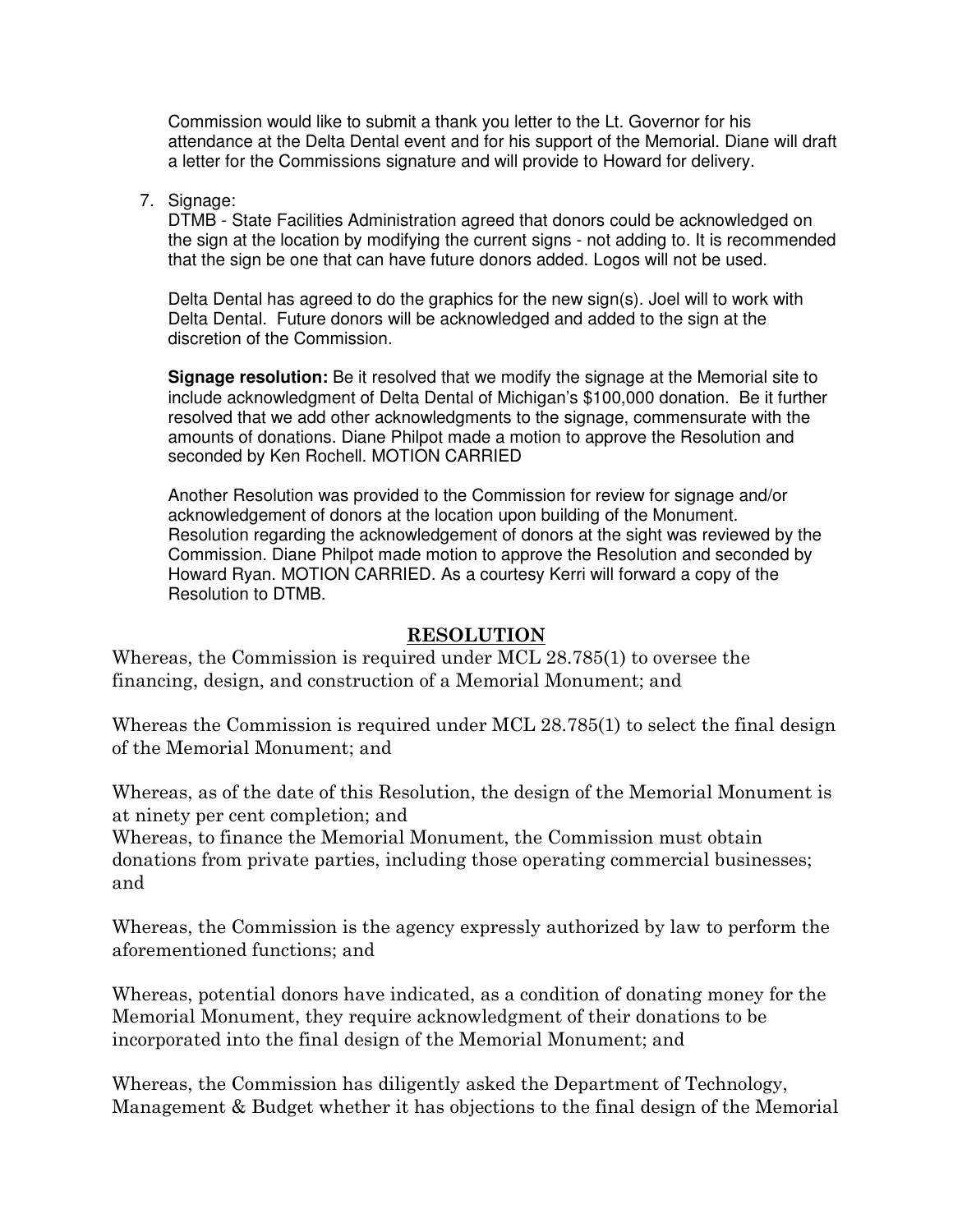Monument incorporating acknowledgments of donations, including, where requested by a donor, use of commercial names and logos; and

Whereas, the Commission has diligently researched relevant administrative rules and policies of the Department of Management & Budget, and determined that there are no rules or policies that prohibit the design of the Memorial Monument from incorporating acknowledgments of donations for the purpose of acknowledging a lawful charitable donation authorized by MCL 28.786; and

Whereas the Commission has diligently researched use of state property near the site on which the Memorial Monument is located and determined that signage acknowledging charitable contributions from individuals and organizations, including use of the name and commercial logo of DTE Energy, is currently located on that property.

THEREFORE, be it resolved that the Commission approves, as part of the final design of the Memorial Monument, acknowledgments of donors, including, where appropriate, names and commercial logos.

8. Upcoming Events:

FOP/Muskegon: May 14 - Memorial Service on the 17th. WJAR: Diane and Dave Hiller - May 15<sup>th</sup>. State Lodge Golf Outing - May 22, 2017 – Williamston. Law Enforcement Night: Diane - June 7, 2017. Cops on the Run: June 17th. Will visit the Memorial Site. MACP: June 25-26 and Shanty Creek. Lin can attend. Bike Night: Diane - August 23, 2017.

9. Monument - Display Options:

Joel has been working with the Museum regarding a display location in the Michigan Library and Historical Center however they are unable to accommodate our request. Suggested alternatives include: Newly established MSP Museum or MSP Headquarters in Dimondale. Ken will reach out to MSP and explore these alternatives. John will also inquire about displaying in the first floor lobby of the Williams Building.

- 10. GoFundMe: Mary has been working diligently on this for months.
- 11. Resolution Recognizing Kathy Cole Brown: John presented Kathy Cole Brown with a Resolution and gift card for her years of service to the Commission.

Motion for adjournment made by John Szczubelek and seconded by Lin Emmert. MOTION CARRIED and meeting adjourned at 3:05 p.m.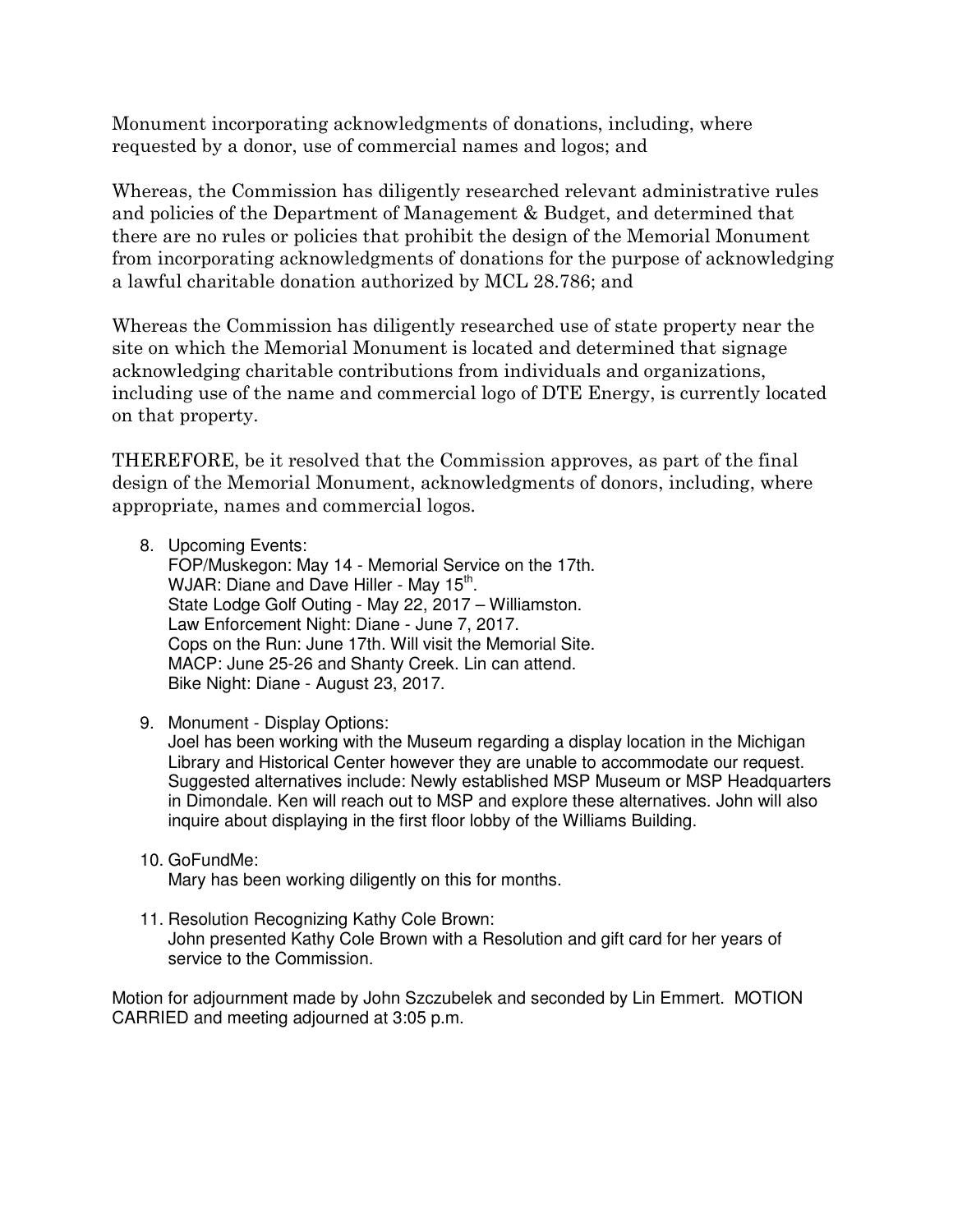\_\_\_\_\_\_\_\_\_\_\_\_\_\_\_\_\_\_\_\_\_\_\_\_\_\_\_\_\_\_\_\_\_\_\_\_\_\_\_\_\_\_\_\_\_\_\_\_\_\_\_\_\_\_\_\_\_\_\_\_\_\_\_\_\_\_\_\_\_\_\_\_\_\_\_\_

Meeting Minutes of June 1, 2017 Meeting No. 96

CALL TO ORDER: The meeting of the Michigan Law Enforcement Officers Memorial Monument Commission was opened by John Szczubelek at 1:10 p.m. in the Ottawa Building, Upper Level, Conference Room 5.

Members Present: Katy Sherwood, Mary Johnson, Lin Emmert, Ken Rochell, Diane Philpot (phone), Howard Ryan, John Szczubelek, Dane Hengesbach and Kerri Droste

Guests: Joel Gordon (DTMB), Dave Hiller (FOP), Andrew Belanger (DTMB), Barb Lezotte Miller, Brady (Lezotte Miller)

- 1. Approval of Meeting Minutes from May 4, 2017 Chair, John Szczubelek requested a motion to approve the meeting minutes of the May 4, 2017 meeting. Motion made by Lin Emmert to approve the minutes seconded by Mary Johnson. MOTION CARRIED.
- 2. Financial Update:

Financial statement was reviewed by the Commission. There were no major donations received or expenses paid this month.

- 3. Website Update:
	- Andrew Belanger from DTMB attended the meeting and discussed preliminary next steps for making possible upgrades to the website. Andrew displayed the template that the State of Michigan is moving to for its web pages and suggested a michigan.gov wireframe to provide a consistent look and feel and provide a universal brand identity.
	- The question of cost was asked. Dane will attempt to pull together an estimate. Difficult to do because it's based on traffic and content.
	- In addition to the website, the Commission needs to be aware of the social media policies. Andrew and Christyn are meeting with Mary, John and Lin on Wednesday. The Commission is looking for a contact name for the eStore- Who in Treasury is the contact? The Commission would like to look at options to simply the donation process. Howard will identify a contact within Treasury. EMichigan team would be integral in making changes behind the scenes.
- 4. Fundraising and Media Efforts:
	- Interviews in Flint, Detroit, Saginaw, and Lansing. Was suggested the Grand Rapids market as well. Joel provided a contact.
	- Video is out. Op Ed out in LSJ. Looking at Detroit News as well.
	- FOP met with 8 Point last week to review the potential donor list.
	- Golf outing last week and donation is forthcoming.
	- Would like video added to webpage.
	- Lezotte Miller looking for email group/contacts to distribute news releases. John can provide agency law enforcement organizations contacts. Commission will have to work on donator email addresses.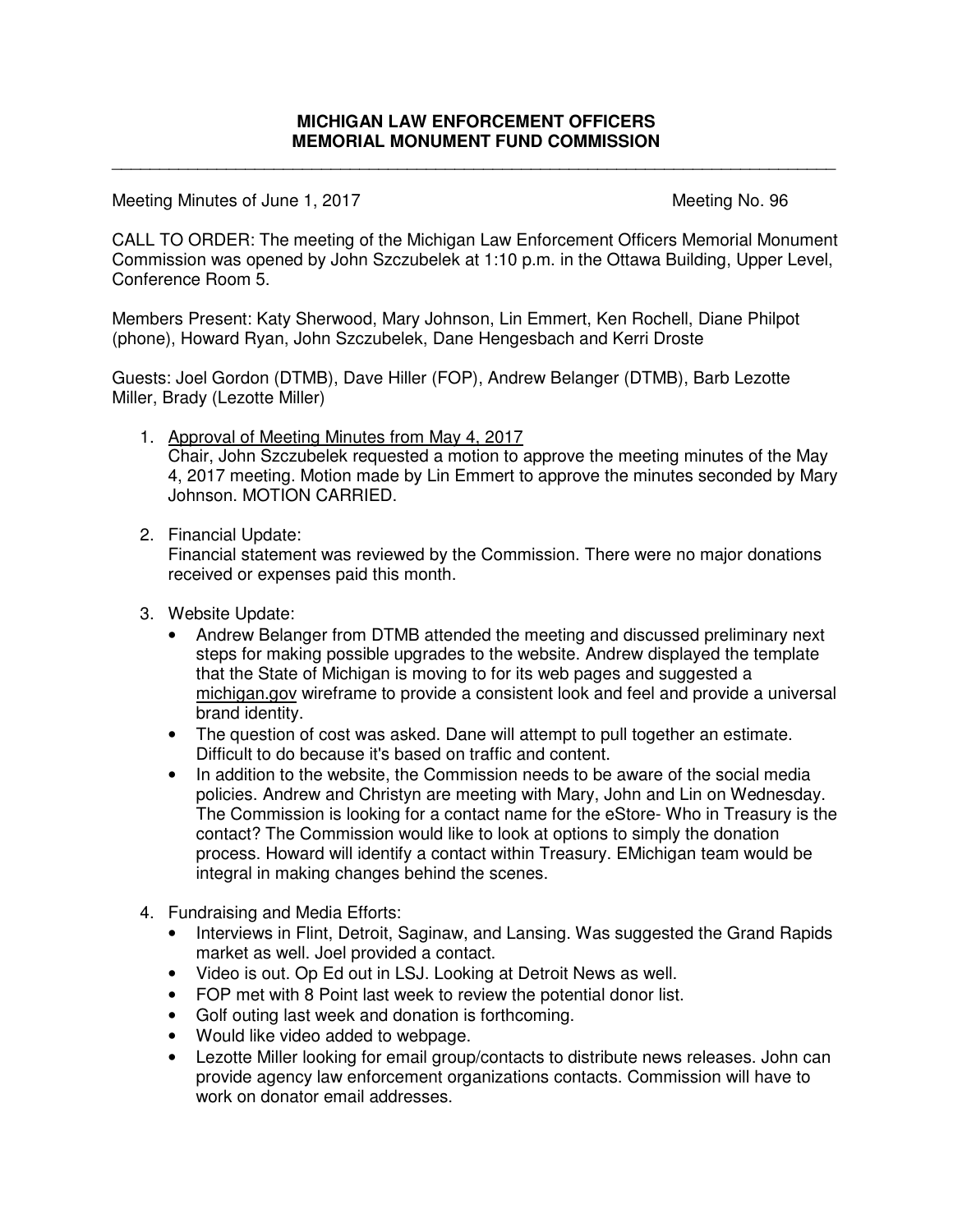5. Donor Acknowledgement/Signage:

DTMB requested an informal review of legal impediments regarding signage/recognition on location from the A.G.'s Office. None were found. We are still waiting on final approval from DTMB.

- 6. Display of Monument:
	- The Commission received approval to display the monument at MSP Headquarters.
	- Need a display board as well to provide description.
	- Ken is finalizing where in Headquarters it will be displayed.
	- Need to determine how much space is needed for the display boards and the monument display.
	- Suggested Commission members go on site to determine the best location.

Motion for adjournment made by John Szczubelek and seconded by Lin Emmert. MOTION CARRIED and meeting adjourned at 2:06 p.m.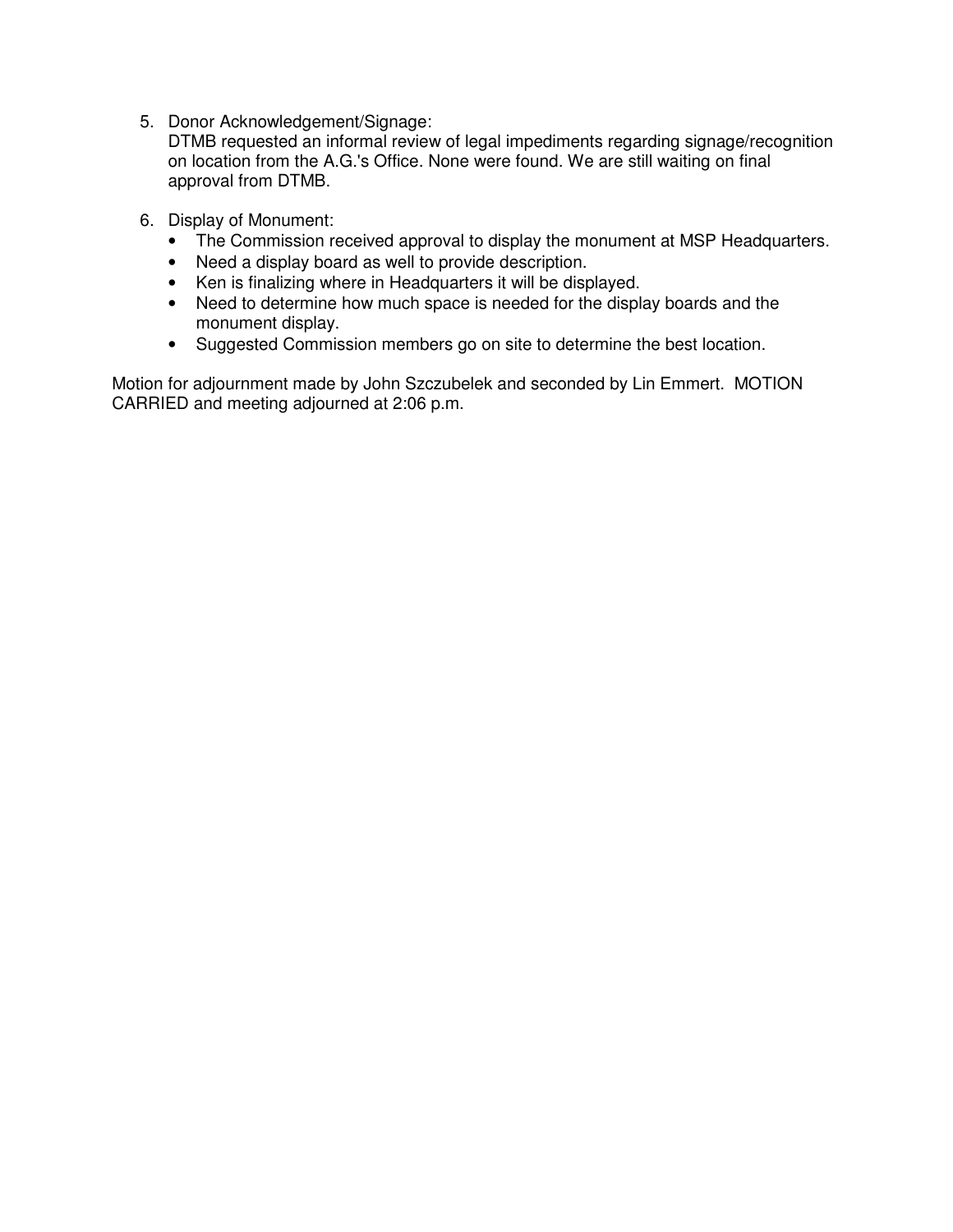\_\_\_\_\_\_\_\_\_\_\_\_\_\_\_\_\_\_\_\_\_\_\_\_\_\_\_\_\_\_\_\_\_\_\_\_\_\_\_\_\_\_\_\_\_\_\_\_\_\_\_\_\_\_\_\_\_\_\_\_\_\_\_\_\_\_\_\_\_\_\_\_\_\_\_\_

Meeting Minutes of July 6, 2017 Meeting No. 97

CALL TO ORDER: The meeting was called to order by Chairperson John Szczubelek at 1:15 p.m. in the Michigan Library and Historical Center, Lake Superior Conference Room.

Members Present: Howard Ryan, Lin Emmert, John Szczubelek, Mary Johnson, Ken Rochell, and Dane Hengesbach. Diane Philpot participated in discussion via telephone, but did not vote on business.

Guests: Joel Gordon, Steve Pirochta, Rick Hoeksema, and Pete Walter.

1. Additions to the Agenda:

Chairperson John Szczubelek suggested that the Agenda be revised to allow Mary Johnson to provide a verbal report concerning her meeting with Department of Technology, Management & Budget personnel concerning the Commission's Facebook page. The Commission approved the suggestion by acclamation.

- 2. Approval of minutes of the meeting of June 1, 2017: Lin Emmert moved to approve the minutes. The motion was seconded by Mary Johnson. The motion was unanimously approved.
- 3. Financial Update: Dane Hengesbach provided a financial statement to the Commission.
- 4. Chairperson's Report: John Szczubelek informed the Commission about various activities undertaken by Commission members and other supporters of the Memorial Monument.
- 5. Commission's Facebook page: Mary Johnson reported on her meeting with DTMB personnel and other facts concerning the Facebook page.
- 6. Modification of signage at the site for construction of the Memorial Monument: Joel Gordon informed the Commission about ongoing efforts to update the signage at the site.
- 7. Resolution to approve modification of the contract for professional services for design and construction of the Memorial Monument: Mary Johnson moved, and Ken Rochell seconded, a motion to approve the following resolution:

Whereas the Michigan Department of Technology, Management & Budget ("DTMB") administers a contract for professional services for the design and construction of the Michigan Law Enforcement Officers Memorial Monument; and

Whereas it is necessary to modify this contract regarding the costs of these professional services by increasing the allowance for these costs by \$18,504.00; and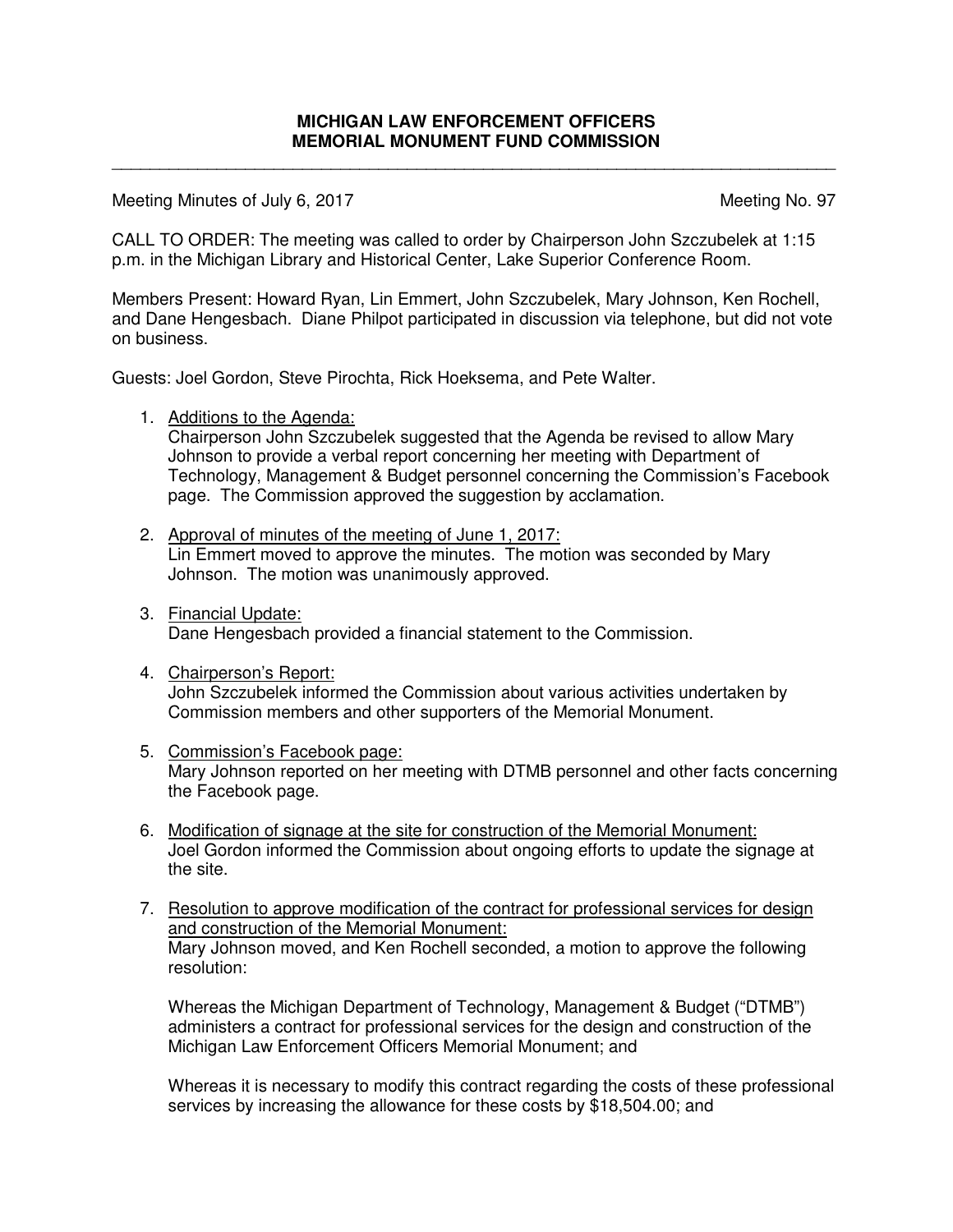Whereas the Commission may approve this increase and authorize Joel Gordon to prepare a justification and written contract modification for review by either the State Administrative Board or the DTMB Facilities & Business Services Administration;

THEREFORE, BE IT RESOLVED THAT the Commission approves this increase in the amount of \$18,504.00 and authorizes Joel Gordon to prepare a justification and written contract modification for review by either the State Administrative Board or the DTMB Facilities & Business Services Administration.

The resolution was unanimously approved.

#### 8. Resolution to approve an expenditure for a July 25, 2017 fundraiser at the Crystal Gardens restaurant:

Mary Johnson moved, and Lin Emmert seconded, a motion to approve the following resolution:

Whereas § 6(3) of the Michigan Law Enforcement Officers Memorial Act requires an individual or organization to have prior written approval to raise money in the name of the Michigan Law Enforcement Officers Memorial Monument Fund; and

Whereas at its May 4, 2017 meeting, the Commission approved a resolution providing for the means and conditions under which the Commission shall provide this prior written approval; and

Whereas an organization known as "Friends of the Sentinel," under the direction of Ms. Sharon Lollio, the Assistant Legislative Director for Attorney General Bill Schuette, has, within the conditions prescribed in the Commission's May 4, 2017 Resolution, organized a fundraising event to be held at the Crystal Gardens restaurant in Howell, Michigan, on July 25, 2017; and

Whereas the event will feature as guest speakers, among others, Detroit Chief of Police James E. Craig, Michigan Sheriffs' Association Executive Director Blaine A. Koops, and Michigan Association of Chiefs of Police Executive Director Bob Stevenson; and

Whereas the event has already raised approximately \$2,000 in donations since it was announced and publicized in late June; and

Whereas the event is expected to raise another \$10-15,000; and

Whereas the cost for Crystal Gardens to provide the venue, audiovisual equipment, and food for the event is \$6,749.00;

THEREFORE, BE IT RESOLVED THAT the Commission approves an expenditure in the amount of \$6,749.00 to cover these costs.

The resolution was unanimously approved.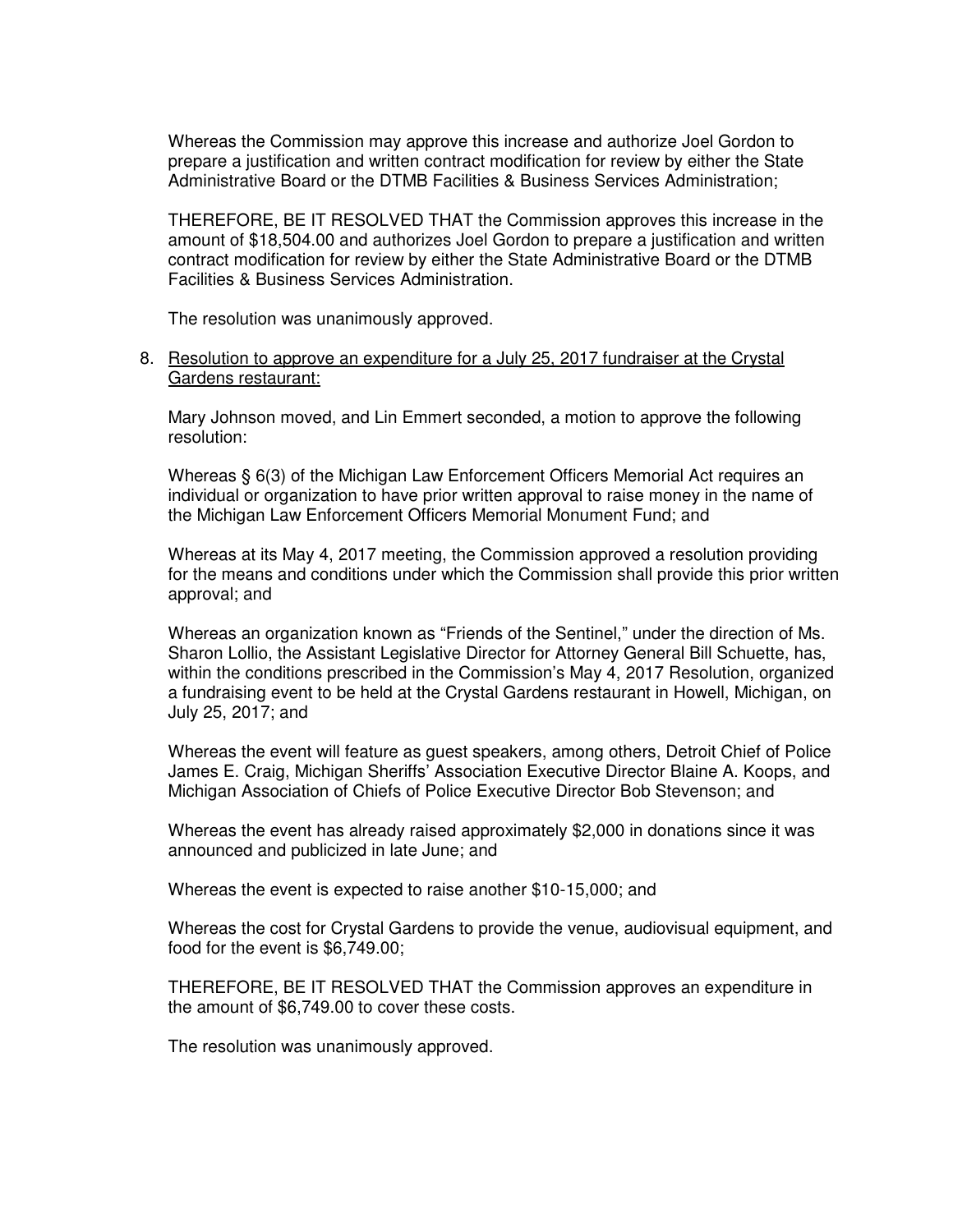- 9. Display of the Memorial Monument model at the Michigan State Police Headquarters: Ken Rochell informed the Commission that the Michigan State Police would like to display the model in the foyer of the MSP Headquarters. Joel Gordon discussed the logistics of moving the model from its present location to the MSP Headquarters.
- 10. Donations:

Lin Emmert and Diane Philpot informed the Commission of recent fundraising activities and the resulting donations.

# 11. Capitol Area Unity Team:

Steve Pirochta, Rick Hoeksema, and Pete Walter informed the Commission about their very impressive fundraising activities as part of a delegation of Michigan bicyclists who have raised money for the National Law Enforcement Officers Memorial Fund by riding to the National Memorial with support from family, friends, and sponsors. The gentlemen expressed their desire to assist the Commission in its efforts to raise money for the Michigan Law Enforcement Officers Memorial Monument Fund.

The meeting was adjourned at 3:10 p.m.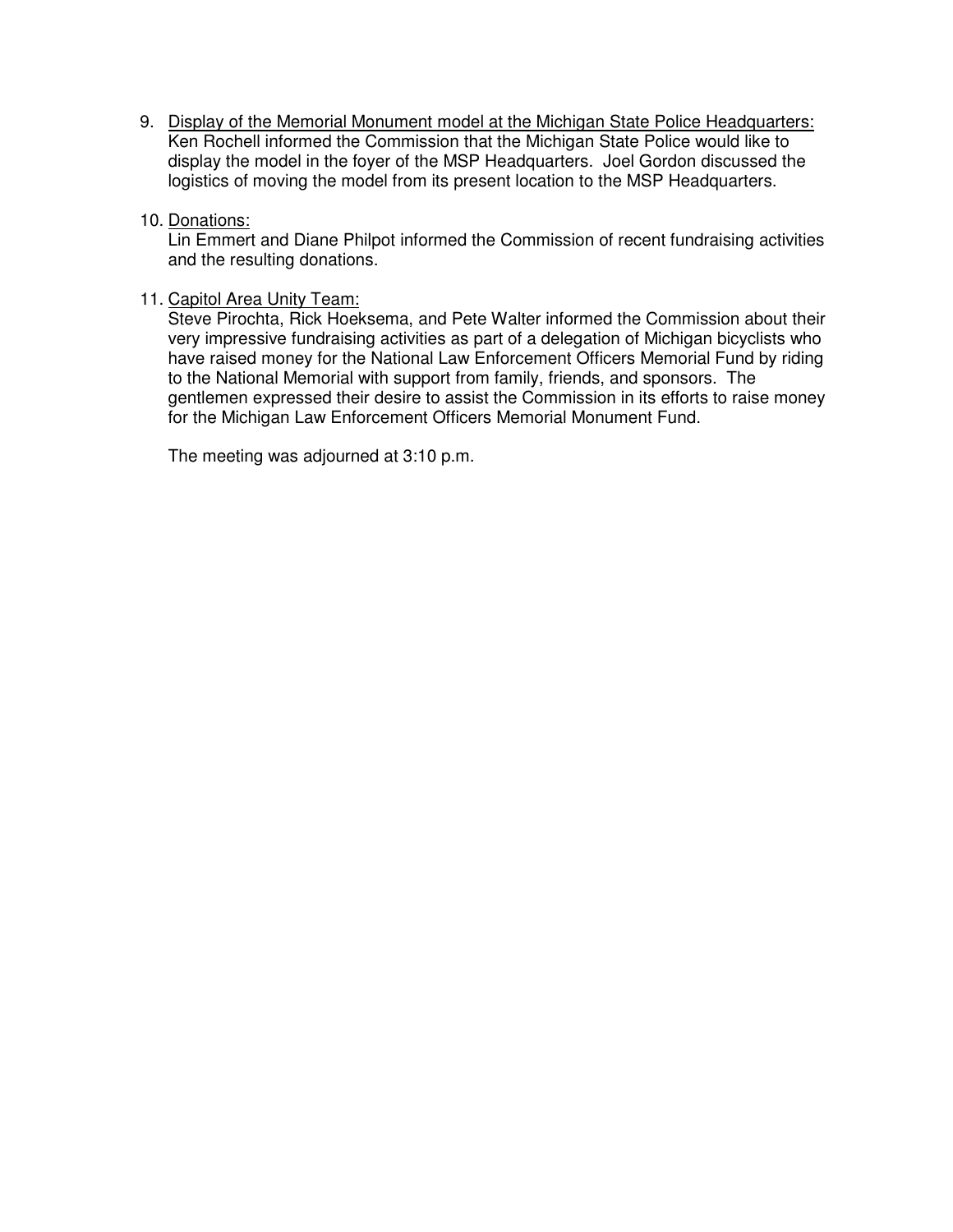\_\_\_\_\_\_\_\_\_\_\_\_\_\_\_\_\_\_\_\_\_\_\_\_\_\_\_\_\_\_\_\_\_\_\_\_\_\_\_\_\_\_\_\_\_\_\_\_\_\_\_\_\_\_\_\_\_\_\_\_\_\_\_\_\_\_\_\_\_\_\_\_\_\_\_\_

Meeting Minutes of August 3, 2017 Meeting No. 98

CALL TO ORDER: The meeting was called to order by Chairperson John Szczubelek at 1:15 p.m. in the Michigan Library and Historical Center, Lake Superior Conference Room.

Members Present: Howard Ryan, Lin Emmert, John Szczubelek, Mary Johnson, Ken Rochell, Diane Philpot and Dane Hengesbach.

Guests: Joel Gordon

- 1. Approval of minutes of the meeting of July 6, 2017: Lin Emmert moved to approve the minutes. The motion was seconded by Mary Johnson. The motion was unanimously approved.
- 2. Financial Update:

Dane Hengesbach provided a financial statement to the Commission.

3. Donations:

Jeff Lewis of the Western Michigan Association of Chiefs of Police presented the Commission with a donation in the amount of \$500. Andrew Jacob and Jake Bouchard of Thin Blue Line USA presented the Commission with a donation in the amount of \$1000.

4. Chair Update:

Chairperson John Szczubelek provided a verbal report to the Commission on various activities undertaken by the Commission and volunteers over the past month.

The meeting was adjourned at 2:30 p.m.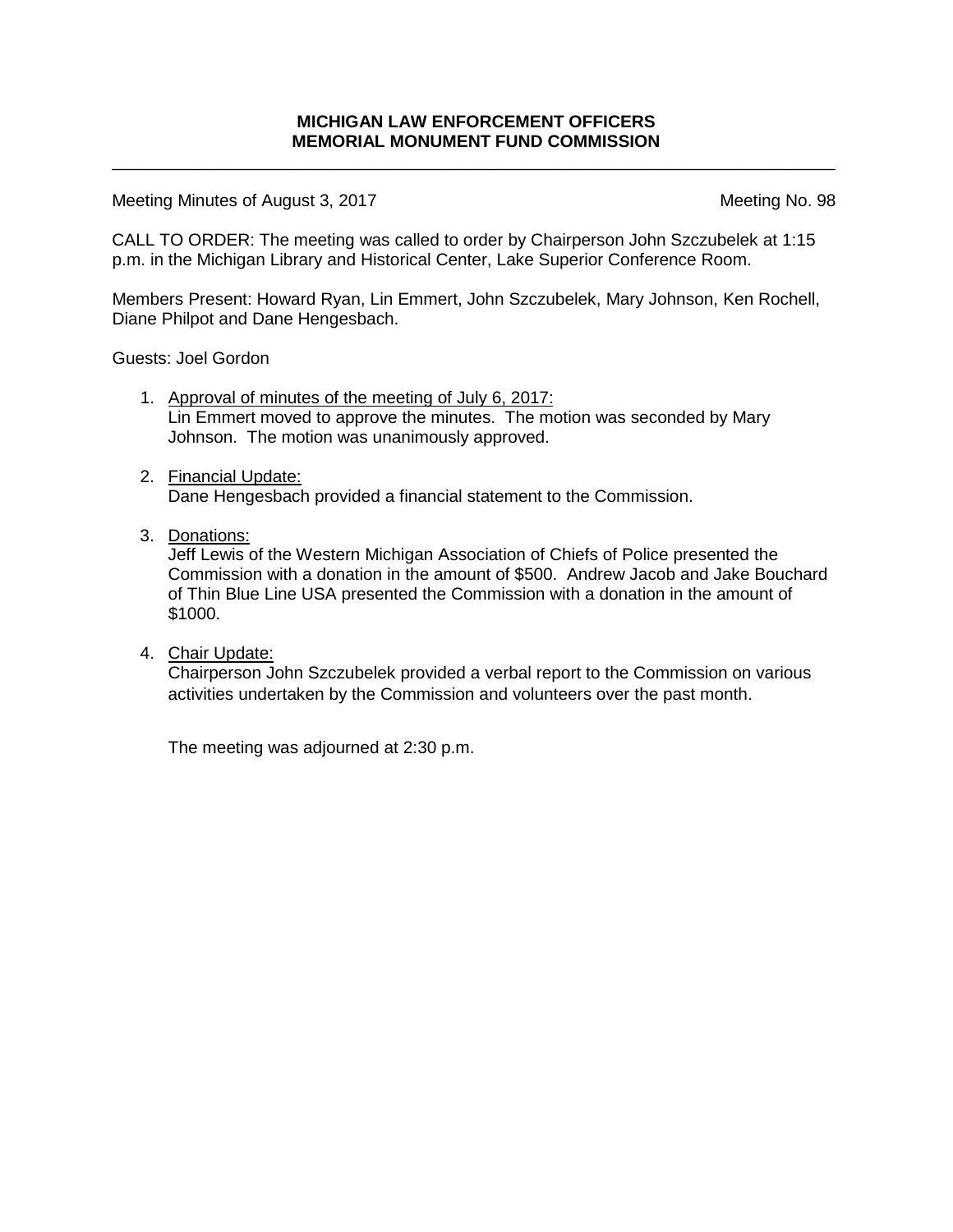\_\_\_\_\_\_\_\_\_\_\_\_\_\_\_\_\_\_\_\_\_\_\_\_\_\_\_\_\_\_\_\_\_\_\_\_\_\_\_\_\_\_\_\_\_\_\_\_\_\_\_\_\_\_\_\_\_\_\_\_\_\_\_\_\_\_\_\_\_\_\_\_\_\_\_\_

Meeting Minutes of September 7, 2017 Meeting No. 99

CALL TO ORDER: The meeting was called to order by Chairperson John Szczubelek at 1:15 p.m. in the Michigan Library and Historical Center, Lake Superior Conference Room.

Members Present: Lin Emmert (phone), John Szczubelek, Mary Johnson, Ken Rochell, Diane Philpot, Katy Sherwood, Dane Hengesbach, and Kerri Droste.

Guests: Joel Gordon, David Milling, Sharon Lollio, WKAR, Police Unity Tour Representative

- 1. Approval of minutes of the meeting of August 3, 2017: Ken Rochell moved to approve the minutes. The motion was seconded by Mary Johnson. The motion was unanimously approved.
- 2. Financial Update:

Dane Hengesbach provided a financial statement to the Commission.

3. Donations/Fundraising Efforts:

Suggestion made to Commission to get in the doors of VFW Halls, Union Halls, etc. Sharon Lollio inquired about facilitating another fundraising event. Katy Sherwood will be checking on options to sell Commission goods.

4. Donation Format:

Treasury developing this for the Commission. Very user friendly and simple. Will SIGMA change how this works? Follow up will be needed. Can this format ask the donor how they heard about us (adding a field)?

5. Website Upgrade:

DTMB working to bring the Commission website in compliance with State web pages. Commission can provide input as long as we remain within general guidelines.

- 6. Appropriation/Match Fund Grant: Commission discussed converting match fund grant to a grant.
- 7. Backing the Blue:

Event at the Capital on 9/30. Last year they accepted donations for the Commission – are they doing it again this year? Suggested the Commission hand out hats, bumper stickers, window stickers. 9/23 there is a 5k coordinated by Unity Tour.

- 8. Police Unity Tour Michigan: Has obtained legal status as 501c3.
- 9. Sheriffs Conference: Katy Sherwood will be attending the tradeshow at this event in Traverse City.
- 10. WKAR:

Planning to air a piece on 9/11. Radio and on the web.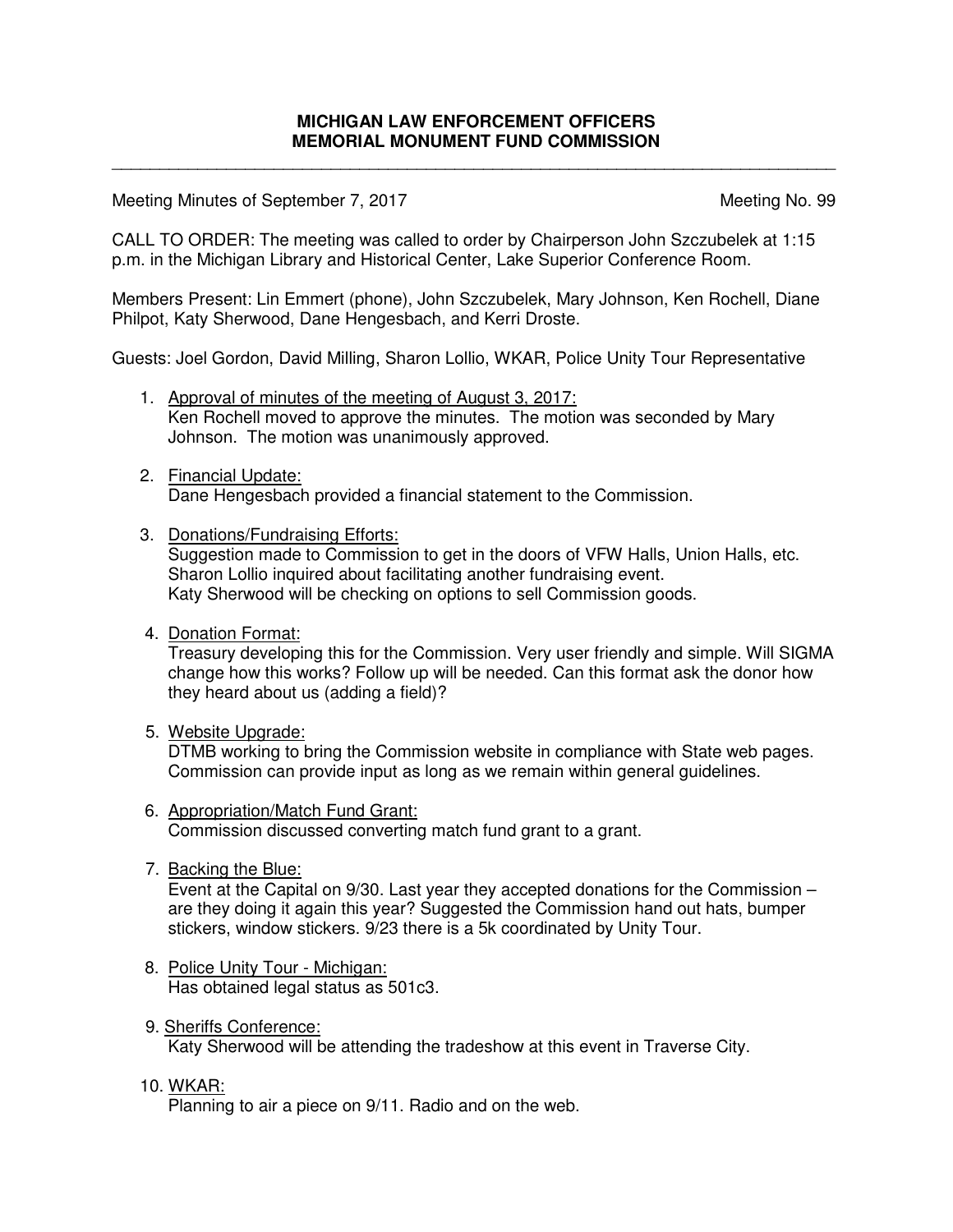#### 11. Coins:

Motion made by Mary Johnson to approve expenditure for additional coins as needed. Motion seconded by Ken Rochell. MOTION CARRIED.

# 12. Project Update:

David Milling was in attendance and provided the Commission with an update.

The meeting was adjourned at 2:50 p.m.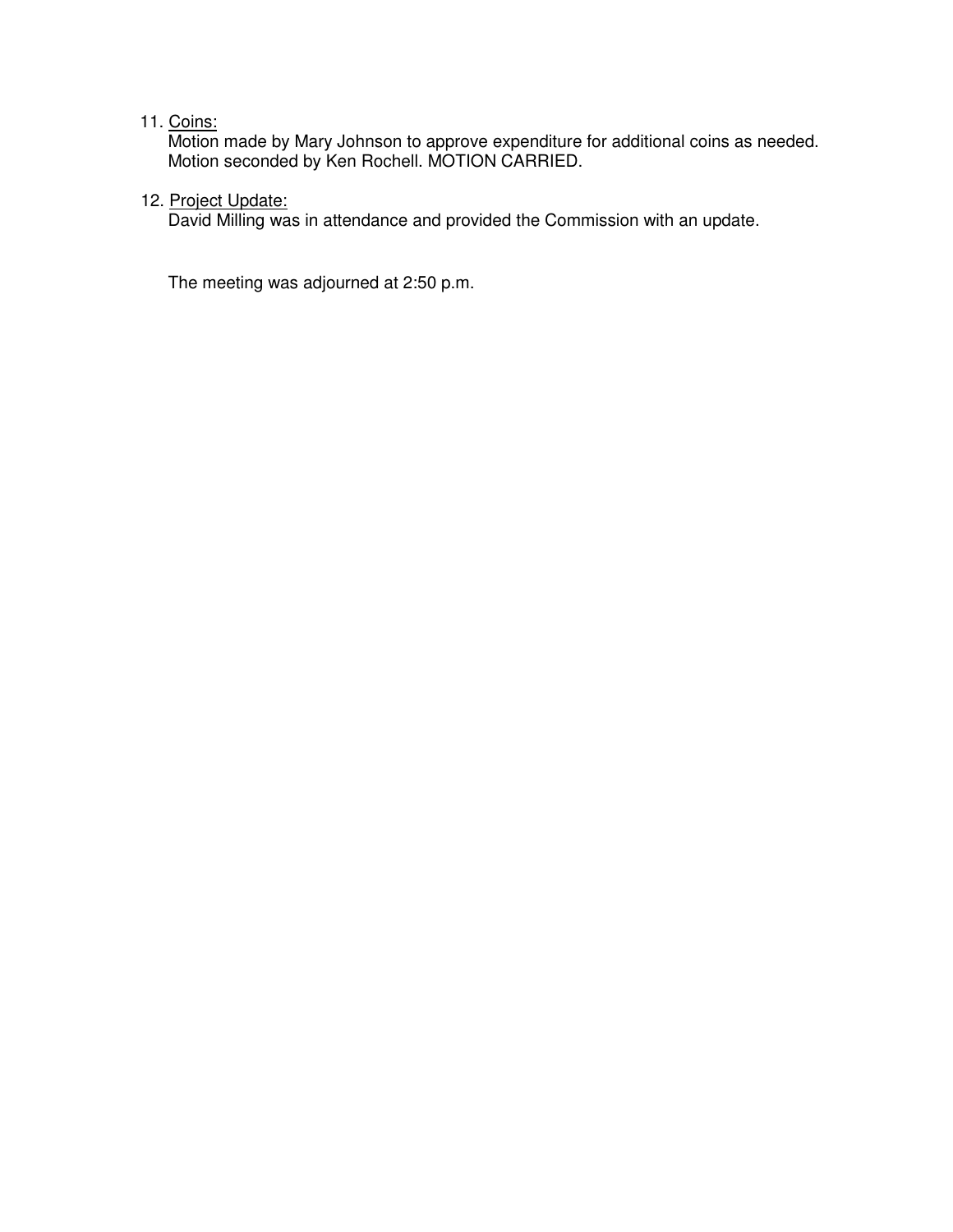\_\_\_\_\_\_\_\_\_\_\_\_\_\_\_\_\_\_\_\_\_\_\_\_\_\_\_\_\_\_\_\_\_\_\_\_\_\_\_\_\_\_\_\_\_\_\_\_\_\_\_\_\_\_\_\_\_\_\_\_\_\_\_\_\_\_\_\_\_\_\_\_\_\_\_\_

Meeting Minutes of October 5, 2017 Meeting No. 100

CALL TO ORDER: The meeting was called to order by Chairperson John Szczubelek at 1:12 p.m. in the Michigan Library and Historical Center, Lake Superior Conference Room.

Members Present: Lin Emmert, John Szczubelek, Mary Johnson, Ken Rochell, Howard Ryan & Deodge Hill.

Commission Staff: Kerri Droste DTMB Representative, Dane Hengesbach DTMB Representative, & Joel Gordon DTMB Representative

Guests: Diane Philpot, Georgia Shuler, Deputy Pete Walter, Dave Hiller, and Kathy Brown.

- 1. Approval of minutes of the meeting of September 7, 2017: Approval of the minutes was moved and seconded. The motion was unanimously approved.
- 2. New Appointment:

The Commission welcomed Deodge Hill, who was appointed to the Commission in the seat previously held by Diane Philpot.

3. Financial Update:

Dane Hengesbach provided a financial statement to the Commission with year-end expenditures and total funds raised.

4. Donations/Fundraising Efforts:

Deputy Pete Walter of the Capitol Area Unity Team discussed hosting a police escorted bike ride through the Lansing area and proposed the event for next April. Walter proposes having the Commission assist/participate in the event and splitting the proceeds.

John Szczubelek informed the Commission that there may be a fundraising event at the end of October.

Dave Hiller of the Fraternal Order of Police presented the Commission with a \$1,500 check from an FOP supporter.

5. Website Upgrade:

DTMB's website upgrade is in progress. The MLEOM webpage caught the attention of the National Law Enforcement Officers Memorial Fund and they reached out to Mary Johnson. John Szczubelek advises using the connection to see if we can partner on fundraising.

6. Appropriation/Matching Fund Grant:

Howard Ryan is arranging a meeting with lobbyists who may be able to assist in getting the 2014 Matching Fund Grant converted to a conventional grant, through a supplemental appropriation or other type of appropriation.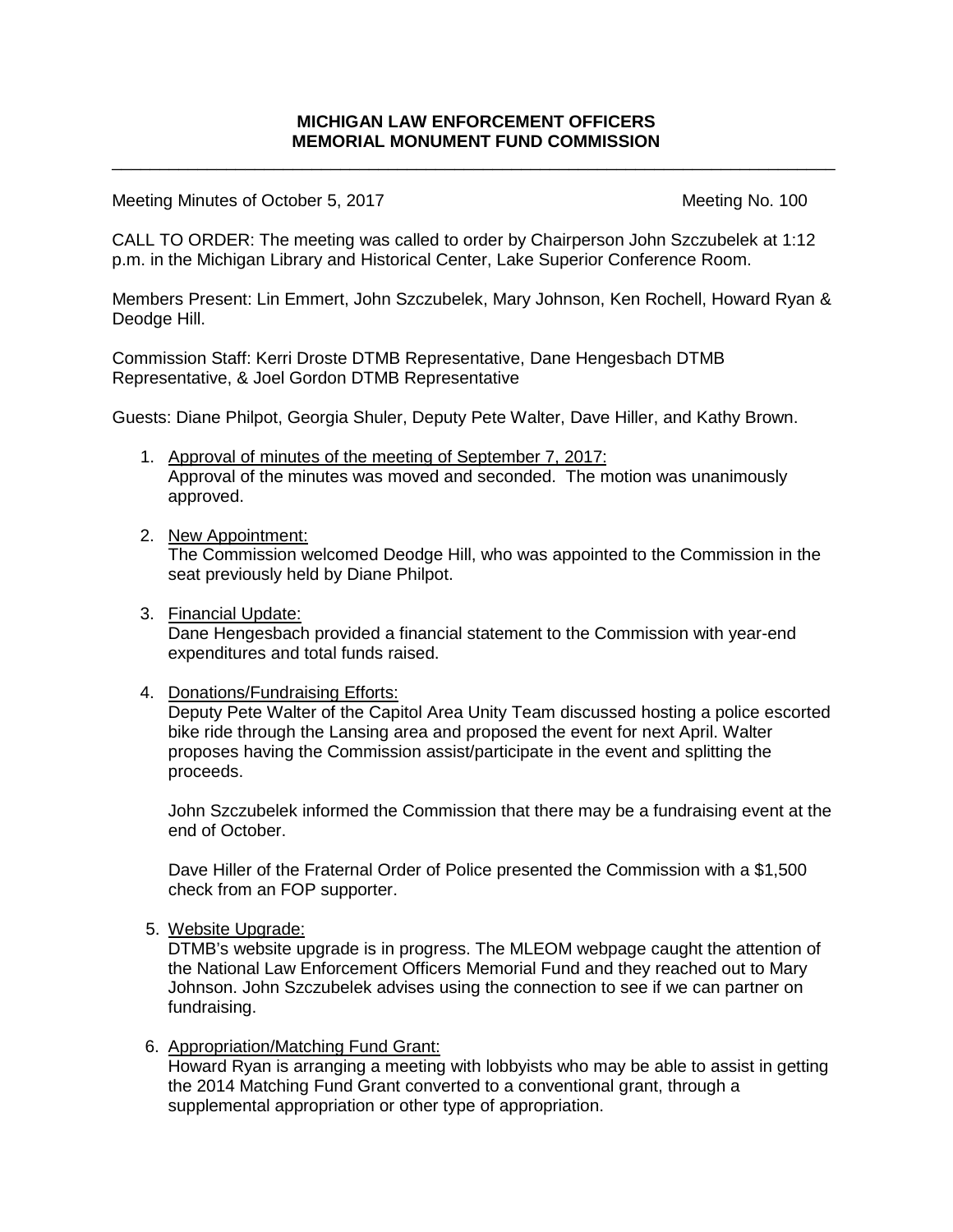#### 7. Resolution Honoring Diane Philpot:

The following resolution was moved and seconded:

Whereas, Diane Philpot has served as a member of the Michigan Law Enforcement Officers Memorial Monument Fund Commission since the inception of the Commission; and

Whereas, during her tenure, Diane Philpot has steadfastly and generously devoted her time, energy, and expertise to the Commission; and

Whereas, Diane Philpot's honorable service to the Commission has given hope and much-needed support to many families, friends, and associates of Michigan's fallen law enforcement officers;

### THEREFORE, BE IT RESOLVED THAT:

The Michigan Law Enforcement Officers Memorial Monument Fund Commission hereby acknowledges Diane Philpot's sacrifices, accomplishments, and hard work; and The Michigan Law Enforcement Officers Memorial Monument Fund Commission hereby expresses its warm gratitude and appreciation to Diane Philpot for all of the contributions she has made, and will continue to make, for the Commission and the many people it serves, on this, the fifth day of October, 2017.

The resolution was adopted by acclamation.

#### 8. Project Update:

Joel Gordon provided an update on construction costs. He indicated that the timing of seeking project bids will affect estimates. Mid to late February is ideal. John Szczubelek discussed the difficulties associated with construction estimates, due to other variables such as materials.

#### 9. Press Coverage:

John Szczubelek discussed a press inquiry that resulted in a story in Gongwer that was less positive, in some respects, than other print, radio, and television stories. He asked Commission members to clear media statements through DTMB and the Commission, prior to speaking to reporters.

#### 10. Resolution to Approve Expenditure for Alternative Project Design Work: The following resolution was moved and seconded:

Whereas, the Commission is authorized under Section 5 of the Michigan Law Enforcement Officers Memorial Act to oversee the financing, design, and construction of a memorial monument; and

Whereas, there is a need to explore contingencies for financing and constructing the Memorial Monument; and

Whereas, to that end, it is beneficial to explore reductions in the cost of constructing the Memorial Monument, while simultaneously pursuing financing; and

Whereas, the architects and engineers retained by the Commission are capable of developing refinements to the design of the Memorial Monument that will substantially reduce construction costs; and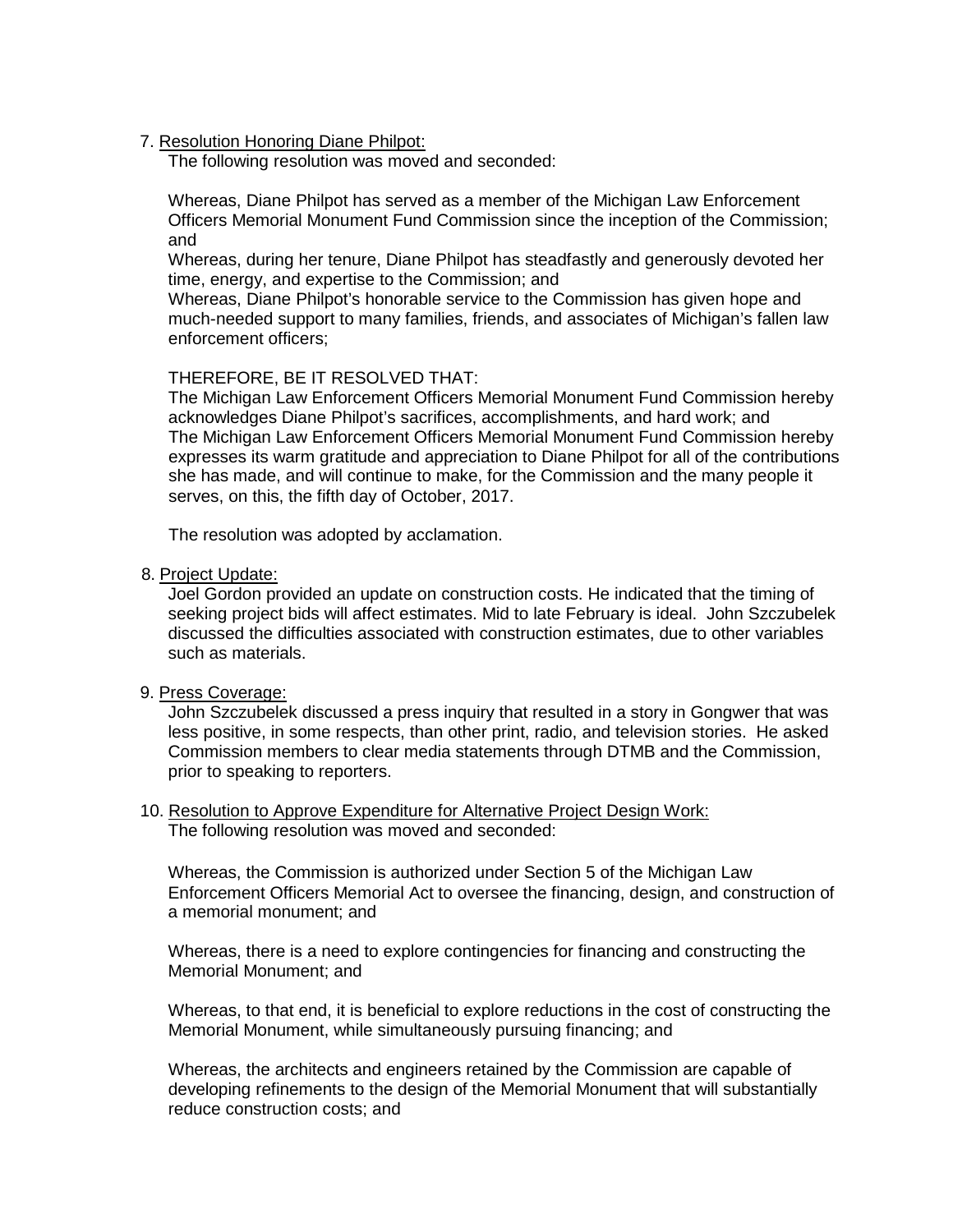Whereas, such work must be funded; therefore:

BE IT RESOLVED THAT the Commission approves an expenditure not to exceed \$25,000.00 for the purpose of funding architectural and engineering work to develop design refinements that will reduce construction costs.

A roll call vote was taken. Commissioners Szczubelek, Emmert, Hill, and Rochell voted in favor and Commissioner Johnson voted against. The resolution was adopted.

The meeting was adjourned at 3:02 p.m.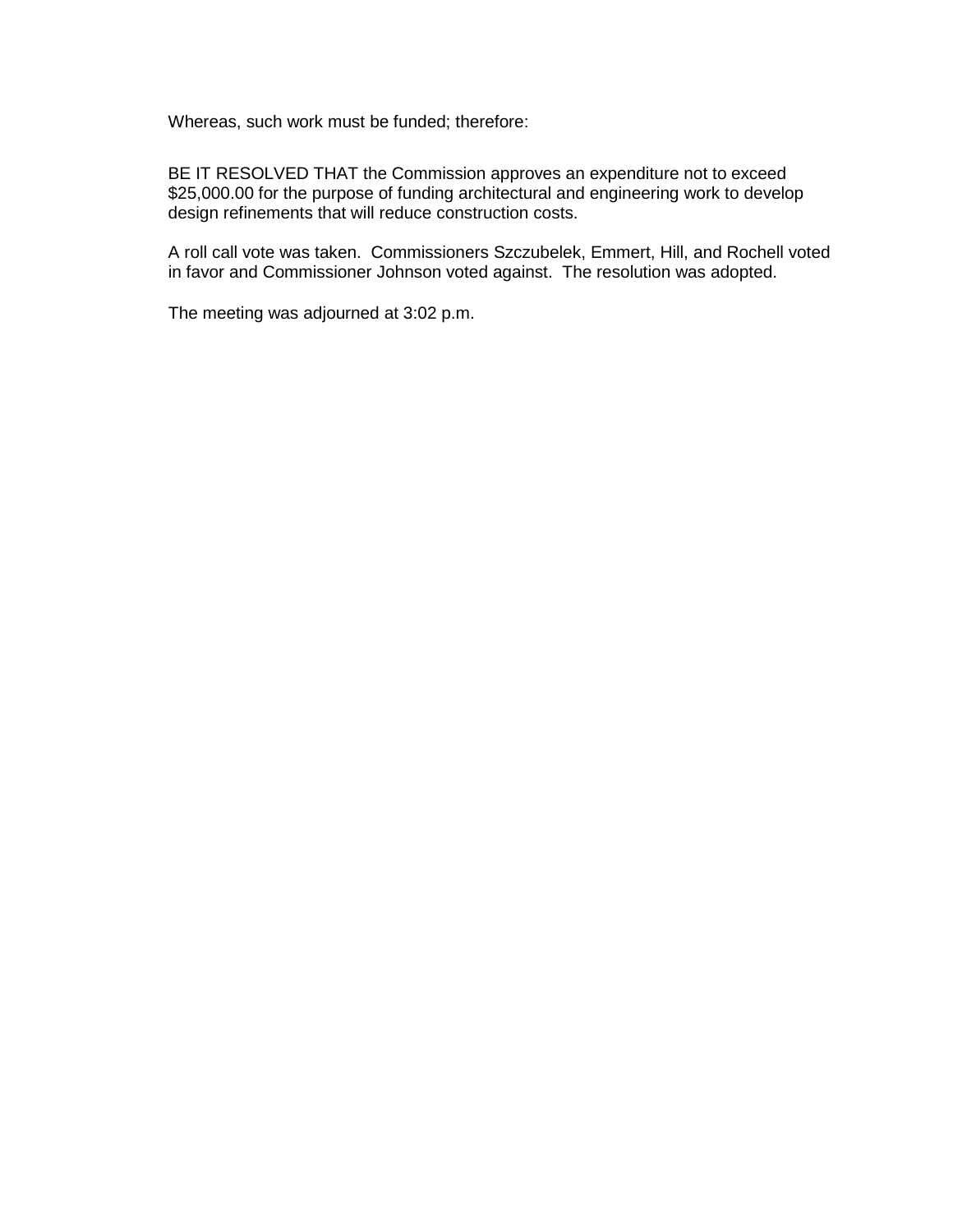\_\_\_\_\_\_\_\_\_\_\_\_\_\_\_\_\_\_\_\_\_\_\_\_\_\_\_\_\_\_\_\_\_\_\_\_\_\_\_\_\_\_\_\_\_\_\_\_\_\_\_\_\_\_\_\_\_\_\_\_\_\_\_\_\_\_\_\_\_\_\_\_\_\_\_\_

Meeting Minutes of November 2, 2017 Meeting No. 101

CALL TO ORDER: The meeting was called to order by Chairperson John Szczubelek at 1:04 p.m. in the Michigan Library and Historical Center, Lake Superior Conference Room.

Members Present: Lin Emmert (participating via conference call), John Szczubelek, Mary Johnson, Ken Rochell, & Deodge Hill.

Commission Staff: Georgia Shuler DTMB Representative, & Joel Gordon DTMB Representative

Guests: Kerri Droste, Diane Philpot, Michelle Cross, & Ashley Rosser

- 1. Approval of minutes of the meeting of October 5, 2017: The minutes were approved by acclamation.
- 2. Relentless Positive Traction 5K Donation: Michelle Cross and Ashley Rosser from the Michigan Fitness Foundation presented the commission with a check from the Relentless Positive Traction 5K in the amount of \$3,612.00.
- 3. Approving Meeting Schedule for 2018: The meeting appointments for 2018 were reviewed. The July 2018 session was moved from Thursday, the 5<sup>th</sup> of July, to Thursday, the 12<sup>th</sup> of July. With the date change in July, all of the meeting dates and locations were approved by acclamation.
- 4. Financial Update: Dane Hengesbach provided a financial statement to the Commission which was distributed.
- 5. Donation Website and MLEOM Webpage:

Lin Emmert had suggested that the new donation website developed by the Treasury Department have a designation where individuals could donate in honor of someone. This change was approved by acclamation.

Andrew Belanger of the Department of Technology, Management & Budget advised the Commission via Chairperson John Szczubelek that the updates for the MLEOM Website will likely be completed before the end of the year. He may come to the December meeting and give an update for the new design. He wants to discuss how meeting minutes will be placed on the site with the possibly of having an archive folder or tab to take up less space on the main page.

Diane Philpot suggests adding a box where individuals donating funds can indicate how they heard about our project.

Joel Gordon suggests having a copy of the updated brochure on the website.

6. Ordering New Business Cards and Brochures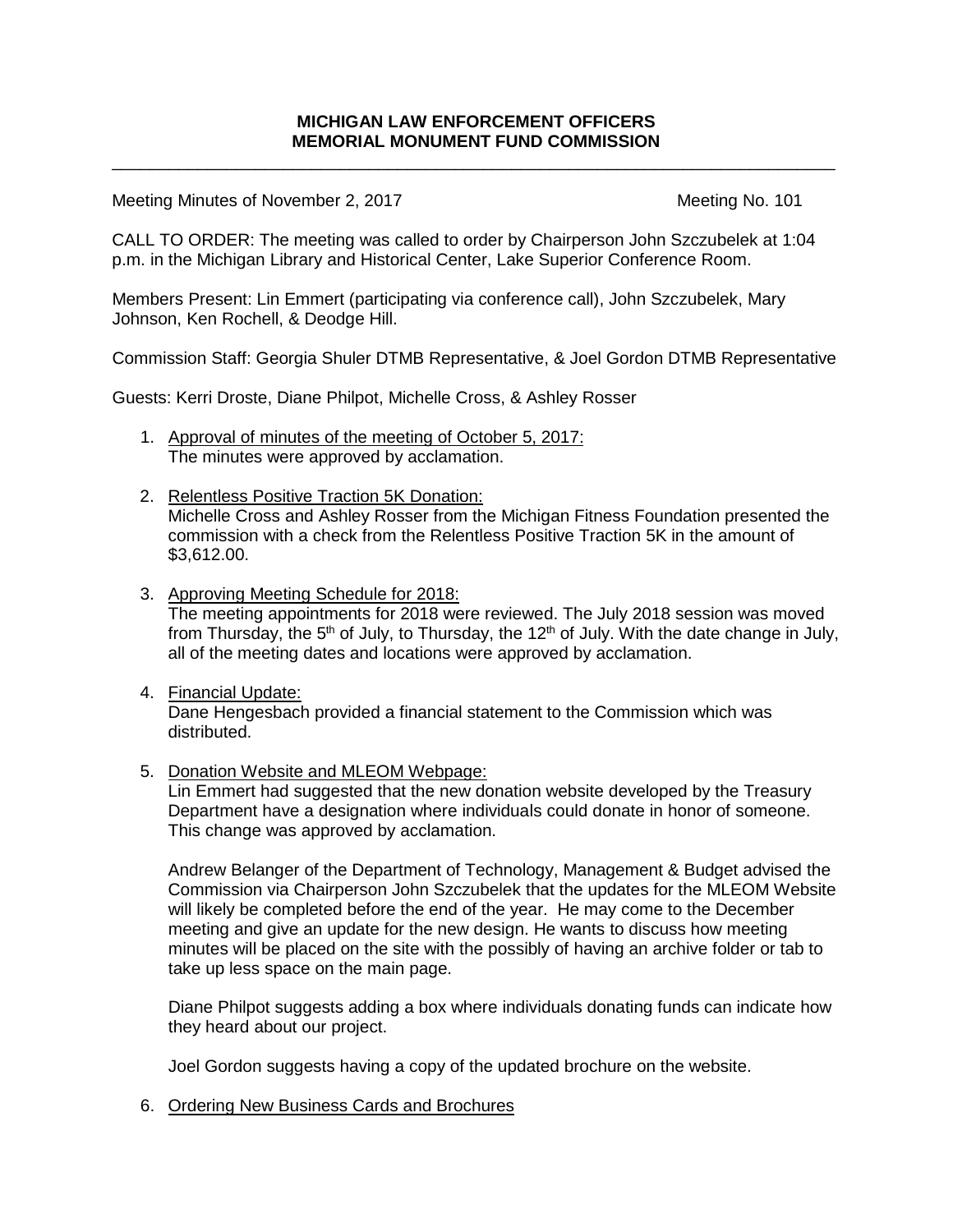The Commission members need new business cards and pamphlets to continue donation generating, and community education, about MLEOM. Georgia Shuler will look into updating, reordering, and mailing out these documents.

An updated list of Commissioner's mailing addresses was collected.

7. Design Refinements:

Joel suggests setting up a design team meeting to ensure clear communication and one unified vision for the project moving forward.

John will ask representatives of the design team to be present for the Dec. 2017 MLEOM Meeting.

8. Donations/Fundraising Efforts: A donation in the amount of \$5,000 has been pledged by AT&T Michigan.

John collected \$1,150 in additional donations as a MLEOM representative at a fundraising event on October 26<sup>th</sup>.

9. Resolution to Approve an Expenditure not to Exceed \$400.00:

The following resolution was read to the Commission and was approved by acclamation:

Whereas, the Commission has recently used a VX 520 credit card terminal for processing donations, thanks to the kind assistance of the Department of Treasury; and

Whereas, the availability of such a terminal is subject to supply and demand; and

Whereas, the Department of Treasury has advised the Commission that it can often take up to a week to obtain such a terminal; and

Whereas, the Department of Treasury has also advised the Commission that the VX 520 credit card terminal will not likely be obsolete any time soon; and

Whereas, the Department of Treasury has also advised the Commission that the cost of such a terminal is presently approximately \$365.00; and

Whereas, it may be beneficial to purchase a VX 520 for the Commission's convenience for future use; therefore:

BE IT RESOLVED that the Commission approves an expenditure not to exceed \$400.00 for the purchase of a VX 520 credit card terminal through the Department of Treasury.

The meeting was adjourned at 2:11 p.m.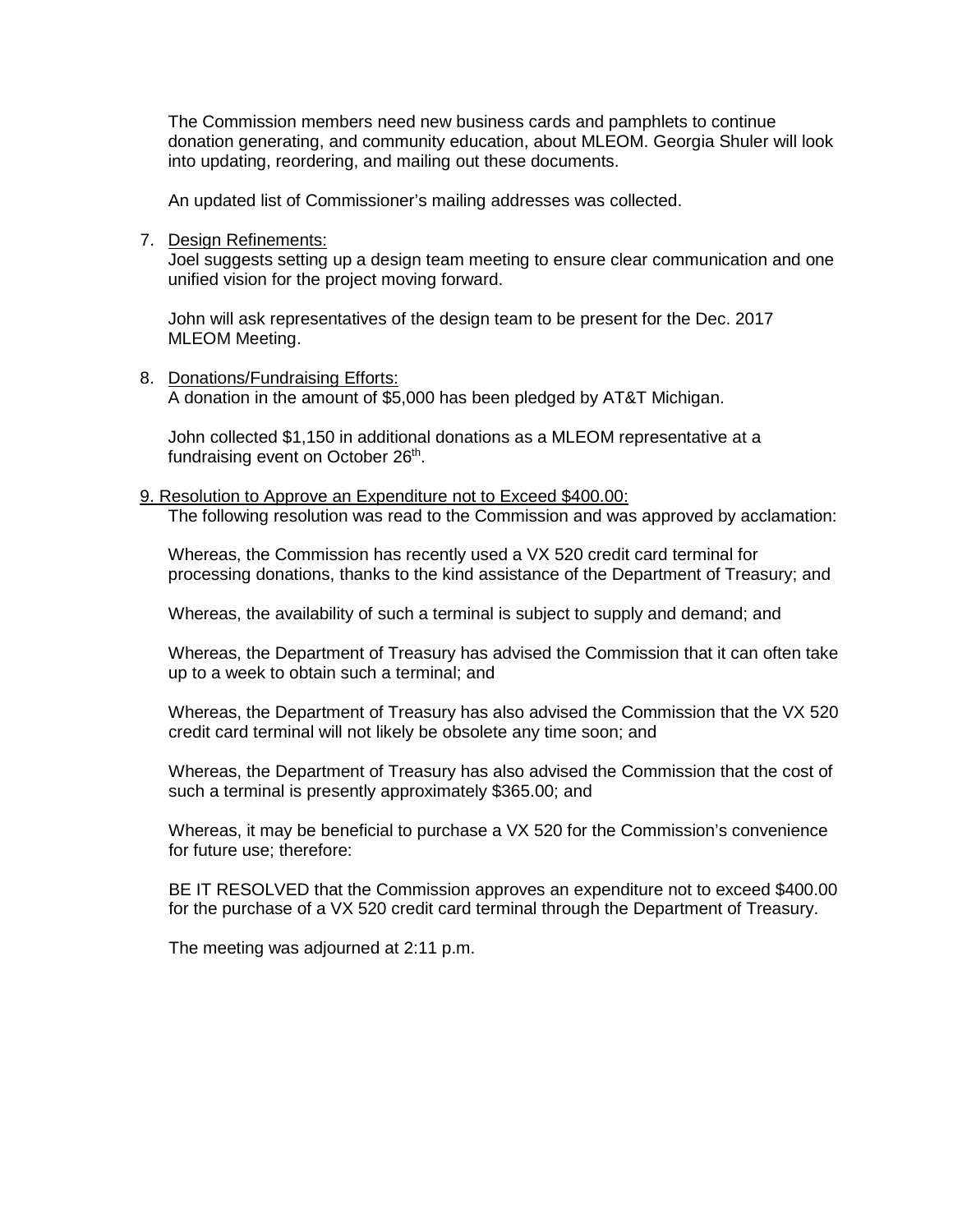\_\_\_\_\_\_\_\_\_\_\_\_\_\_\_\_\_\_\_\_\_\_\_\_\_\_\_\_\_\_\_\_\_\_\_\_\_\_\_\_\_\_\_\_\_\_\_\_\_\_\_\_\_\_\_\_\_\_\_\_\_\_\_\_\_\_\_\_\_\_\_\_\_\_\_\_

Meeting Minutes of December 14, 2017 Meeting No. 102

CALL TO ORDER: The meeting was called to order by Chairperson John Szczubelek at 1:05 p.m. in the Michigan Library and Historical Center, Lake Superior Conference Room.

Members Present: Lin Emmert, John Szczubelek, Mary Johnson, Ken Rochell, Howard Ryan, Katy Sherwood, & Deodge Hill.

Commission Staff: Georgia Shuler, Joel Gordon, and Dane Hengesbach of DTMB.

Guests: Kris Young and Gavin Goetz from AT&T of Michigan, and David Milling of David Milling & Associates

- 1. AT&T Michigan Donation & Commemorative Photo: Matt, Kris, & Gavin from AT&T Michigan presented the Commission with a donation in the amount of \$5,000.
- 2. Approval of minutes of the meeting of November 2, 2017: The minutes were approved by acclamation.
- 3. Review of Financial Statement: Dane Hengesbach provided a financial statement to the Commission with funds raised since October, total revenues, and expenses.
- 4. Michigan Unity Team April Memorial Ride (John): John gave an update that Deputy Pete Walter and the Capitol Area Unity Team are moving forward with their plan to host a police force escorted bike ride through the Lansing area next April. John informed the Commission that there will likely be an opportunity for MLEOM to raise funds at this event.
- 5. Resolution to Approve Delta Dental Agreement: Whereas, the Commission is authorized under MCL 28.785 to oversee the financing, design, and construction of the Memorial Monument, and is also authorized to select the design; and

Whereas, Delta Dental of Michigan has pledged \$100,000.00 as a conditional donation to support financing of the Memorial Monument; and

Whereas, in recognition and appreciation of that conditional donation, the Commission has drafted an agreement with Delta Dental of Michigan to facilitate performance of the conditions necessary to obtain the donation; and

Whereas, as a condition of distributing a \$100,000.00 contribution to the Michigan Law Enforcement Officers Memorial Monument Fund, Delta Dental of Michigan seeks consideration, all of which is described in the Agreement that is attached to and incorporated as part of this Resolution; therefore,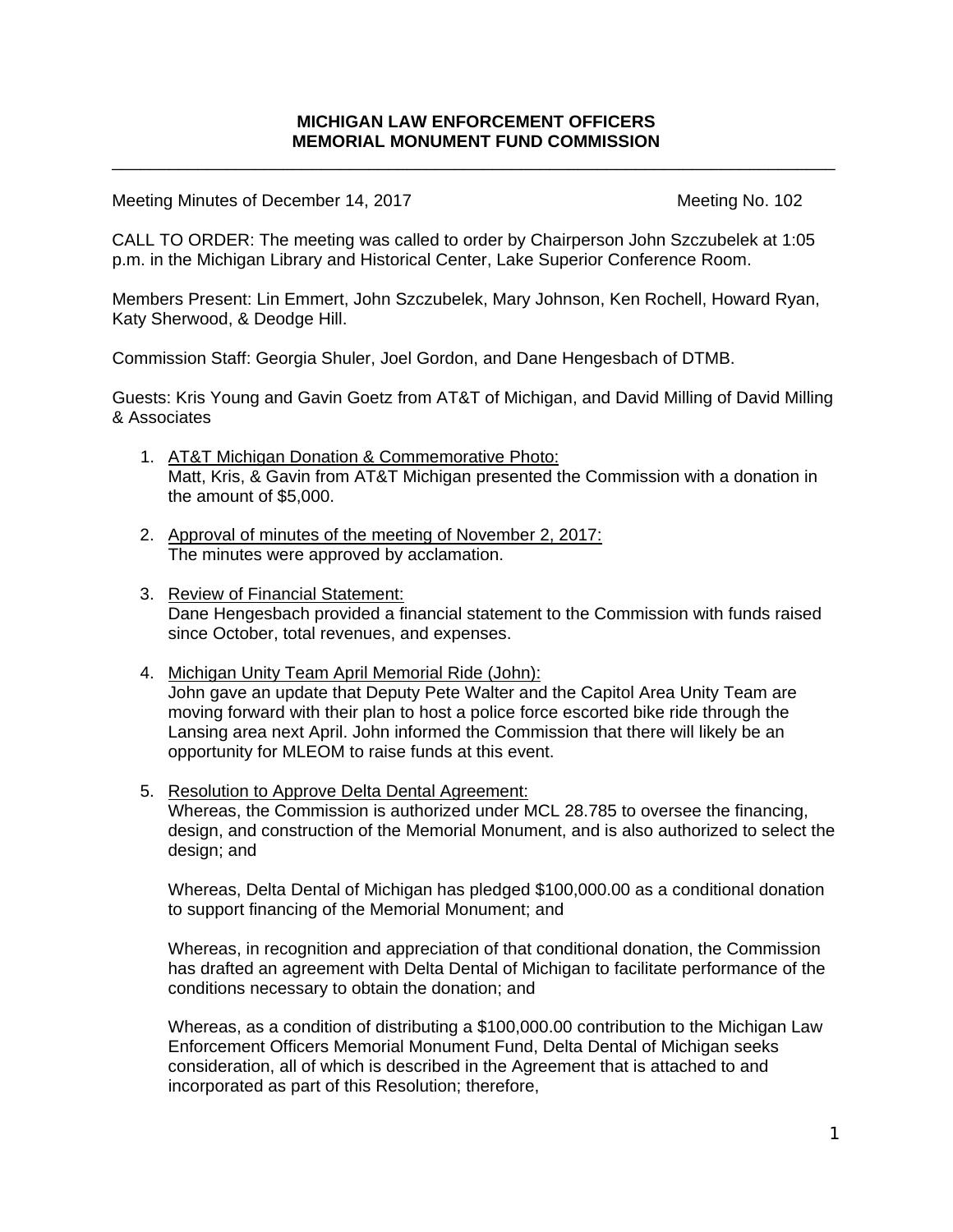#### BE IT RESOLVED THAT:

- 1. The Commission approves the Agreement and authorizes the Commission Chair, John F. Szczubelek, to sign the Agreement on behalf of the Commission; and
- 2. The Commission requests that representatives of the Department of Technology, Management & Budget take all steps necessary to modify the signage at the site of the Memorial Monument, with appropriate participation with Delta Dental of Michigan, as described in the attached Agreement; and
- 3. The Commission approves an expenditure not to exceed \$10,000.00, to facilitate the modification of the signage; and
- 4. The Commission shall cooperate with Delta Dental of Michigan and the Department of Technology, Management, & Budget to develop acknowledgements of the conditional donation as provided in the attached Agreement.

Mary moved to adopt the Delta Dental Agreement, Katy seconded. The resolution was unanimously passed.

Ken moved to approve the sign accommodation Delta Dental Requests, not to exceed \$10,000 in building costs. Deodge seconded. The resolution was unanimously passed.

\*A copy of the Delta Dental Agreement is included as an attachment to the meeting minutes.

6. Design Refinements:

Joel advised the Commission that due to the upcoming state holidays and scheduling conflicts, there will be a delay in DTMB approving contract modifications.

Joel also advised the Commission that they may want to include the cost of adding additional footings for future sentinels in the current estimate for the project, to avoid unnecessary demolition.

Joel also stated that the Commission cannot request bids until money sufficient to construct the Memorial has been acquired. Then it will take two months, minimum, after bids are received for the project to get a contract in place. Aspects of construction will be dependent on weather and seasonal availability and landscaping work should be done at the end of the project and early enough in the growing season to help plants establish themselves enough to survive winter.

The Commission considered the following Resolution to appropriate funds for refinements to the design of the Memorial Monument:

Whereas, the Commission is authorized under MCL 28.785 to oversee the financing, design, and construction of the Memorial Monument, and is also authorized to select the design; and

Whereas, the Commission has asked its team of architects and engineers, and representatives of the Department of Technology, Management & Budget, to develop design refinements to achieve greater cost effectiveness, without hindering the character, quality, or beauty of the design previously approved; and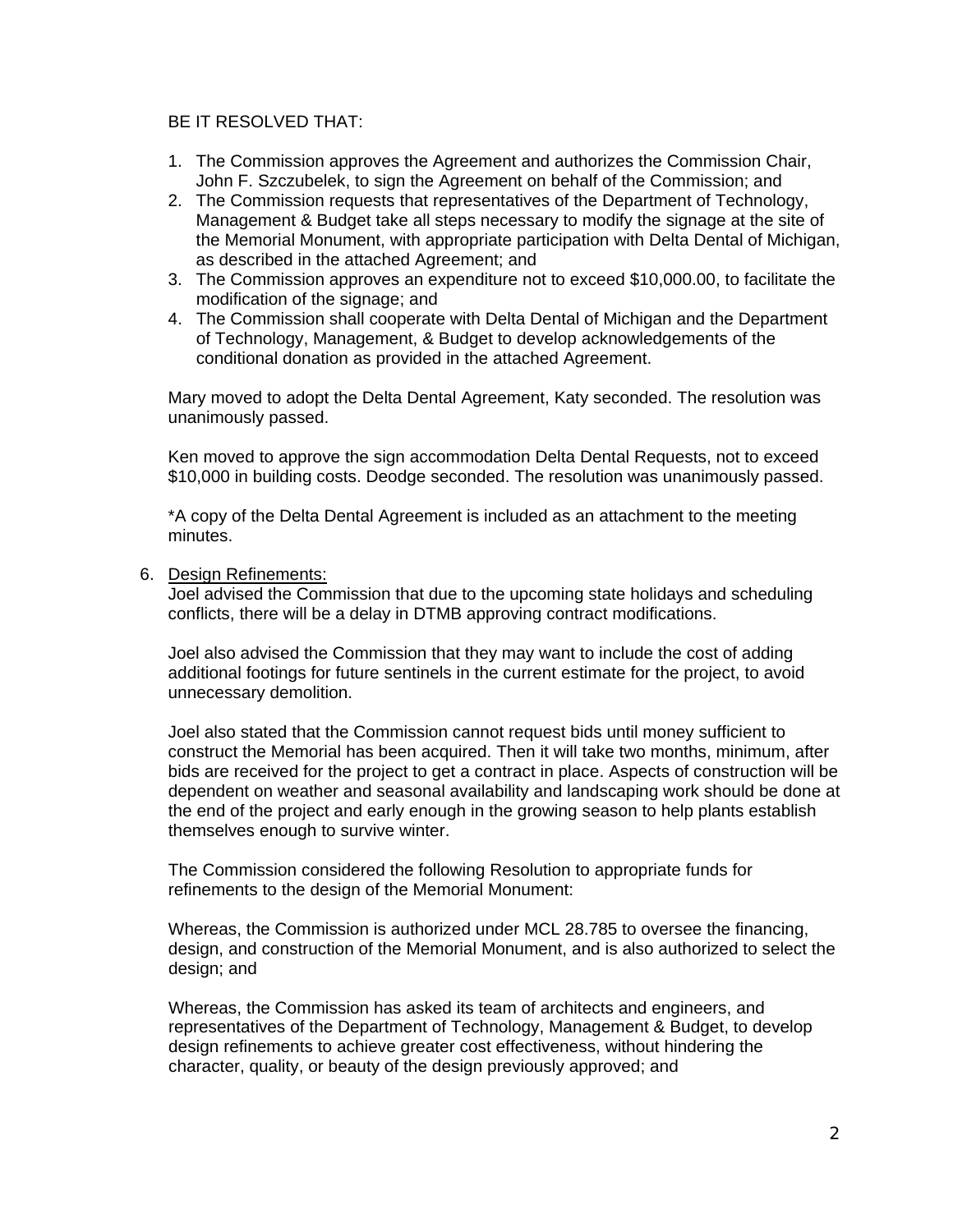Whereas, the Commission's team of architects and engineers, and representatives of the Department of Technology, Management & Budget, have offered design refinements, representations of which are attached to and incorporated as part of this resolution; therefore:

# BE IT RESOLVED THAT:

- 1. The Commission approves the design refinements represented in the attached documents; and
- 2. The Commission authorizes its architects and engineers, in conjunction with representatives of the Department of Technology, Management & Budget, to continue the process of developing necessary plans for constructing the refined design; and
- 3. The Commission approves an expenditure not to exceed \$25,000.00 to facilitate the additional work to be performed by the architects and engineers; and
- 4. The Commission requests that the Department of Technology, Management & Budget approve any contract modifications that are necessary to accomplish the additional work to be performed by the architects and engineers.

Lin moved to approve the resolution. Ken seconded the motion and it passed unanimously.

7. Resolution to Approve Website Improvements and Discontinuation of Jim Orlando's **Services** 

Whereas, the Department of Technology, Management & Budget has indicated that the Commission's website is in need of format modification to comply with the State of Michigan's new standards for websites; and

Whereas, Andrew Belanger of the Department of Technology, Management & Budget has developed a new format for the Commission's website, visual representations of which are attached to and incorporated as part of this resolution; and

Whereas, Mr. Belanger has indicated that he and other representatives of the Department of Technology, Management & Budget are able to get the initial format modifications online before the end of 2017; and

Whereas, Mr. Belanger has indicated that matters related to content of the Commissions website will be cooperatively managed with the participation of the Commission; and

Whereas, implementation of these continuing format modifications and continuing management of the website by the Department of Technology, Management & Budget necessitates discontinuing the services of Jim Orlando as webmaster of the site; therefore:

# BE IT RESOLVED THAT:

- 1. The Commission approves the format modifications represented by the documents attached to this Resolution; and
- 2. The Commission requests that the Department of Technology, Management & Budget implement the format changes as contemplated; and
- 3. The Commission expresses its gratitude to Jim Orlando for the fine work he has provided to the Commission and its many supporters; and